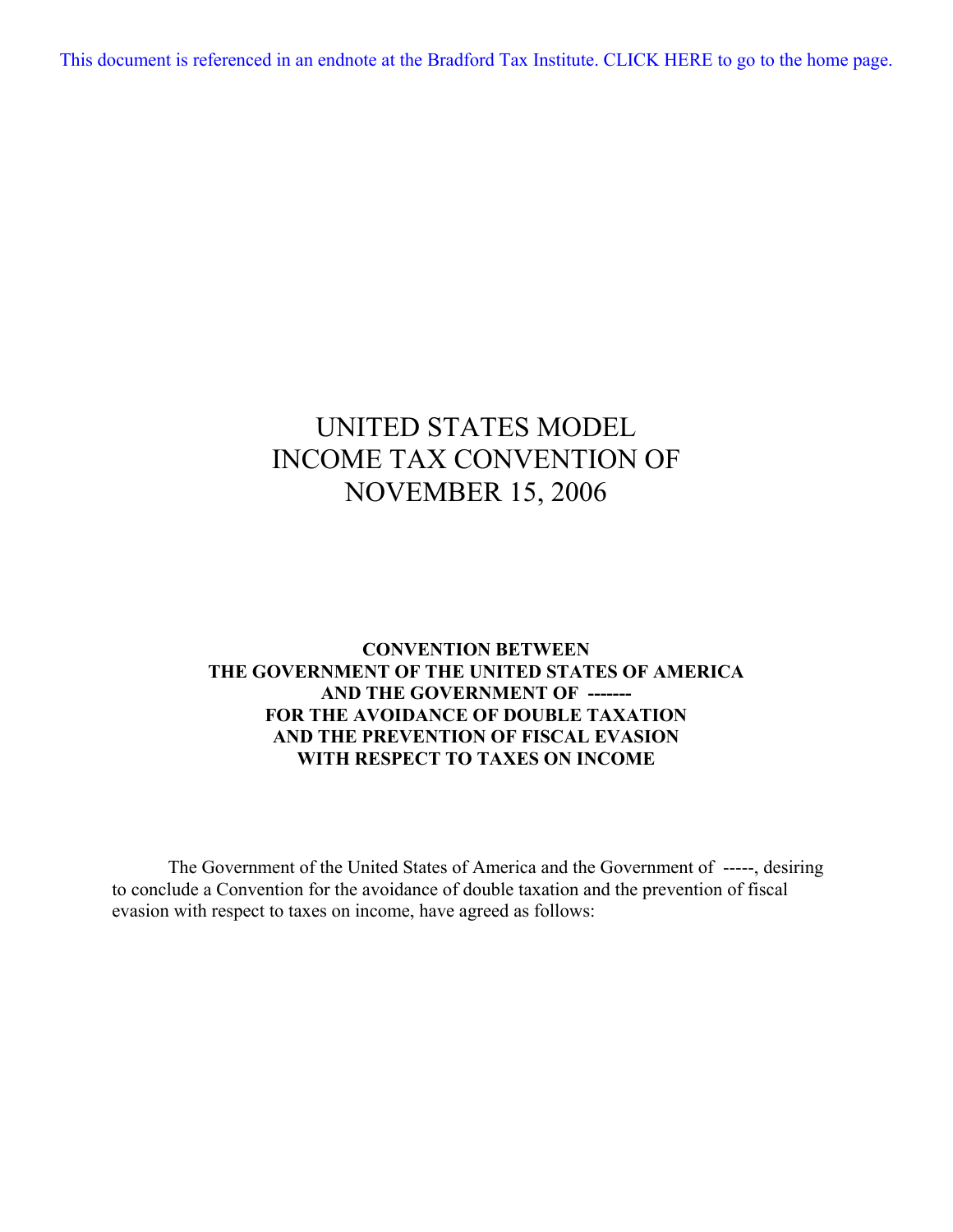#### **GENERAL SCOPE**

1. This Convention shall apply only to persons who are residents of one or both of the Contracting States, except as otherwise provided in the Convention.

2. This Convention shall not restrict in any manner any benefit now or hereafter accorded:

- a) by the laws of either Contracting State; or
- b) by any other agreement to which the Contracting States are parties.

3. a) Notwithstanding the provisions of subparagraph b) of paragraph 2 of this Article:

i) for purposes of paragraph 3 of Article XXII (Consultation) of the General Agreement on Trade in Services, the Contracting States agree that any question arising as to the interpretation or application of this Convention and, in particular, whether a taxation measure is within the scope of this Convention, shall be determined exclusively in accordance with the provisions of Article 25 (Mutual Agreement Procedure) of this Convention; and

ii) the provisions of Article XVII of the General Agreement on Trade in Services shall not apply to a taxation measure unless the competent authorities agree that the measure is not within the scope of Article 24 (Non-Discrimination) of this Convention.

b) For the purposes of this paragraph, a "measure" is a law, regulation, rule, procedure, decision, administrative action, or any similar provision or action.

4. Except to the extent provided in paragraph 5, this Convention shall not affect the taxation by a Contracting State of its residents (as determined under Article 4 (Resident)) and its citizens. Notwithstanding the other provisions of this Convention, a former citizen or former long-term resident of a Contracting State may, for the period of ten years following the loss of such status, be taxed in accordance with the laws of that Contracting State.

5. The provisions of paragraph 4 shall not affect:

a) the benefits conferred by a Contracting State under paragraph 2 of Article 9 (Associated Enterprises), paragraphs 1 b), 2, and 5 of Article 17 (Pensions, Social Security, Annuities, Alimony, and Child Support), paragraphs 1 and 4 of Article 18 (Pension Funds), and Articles 23 (Relief From Double Taxation), 24 (Non-Discrimination), and 25 (Mutual Agreement Procedure); and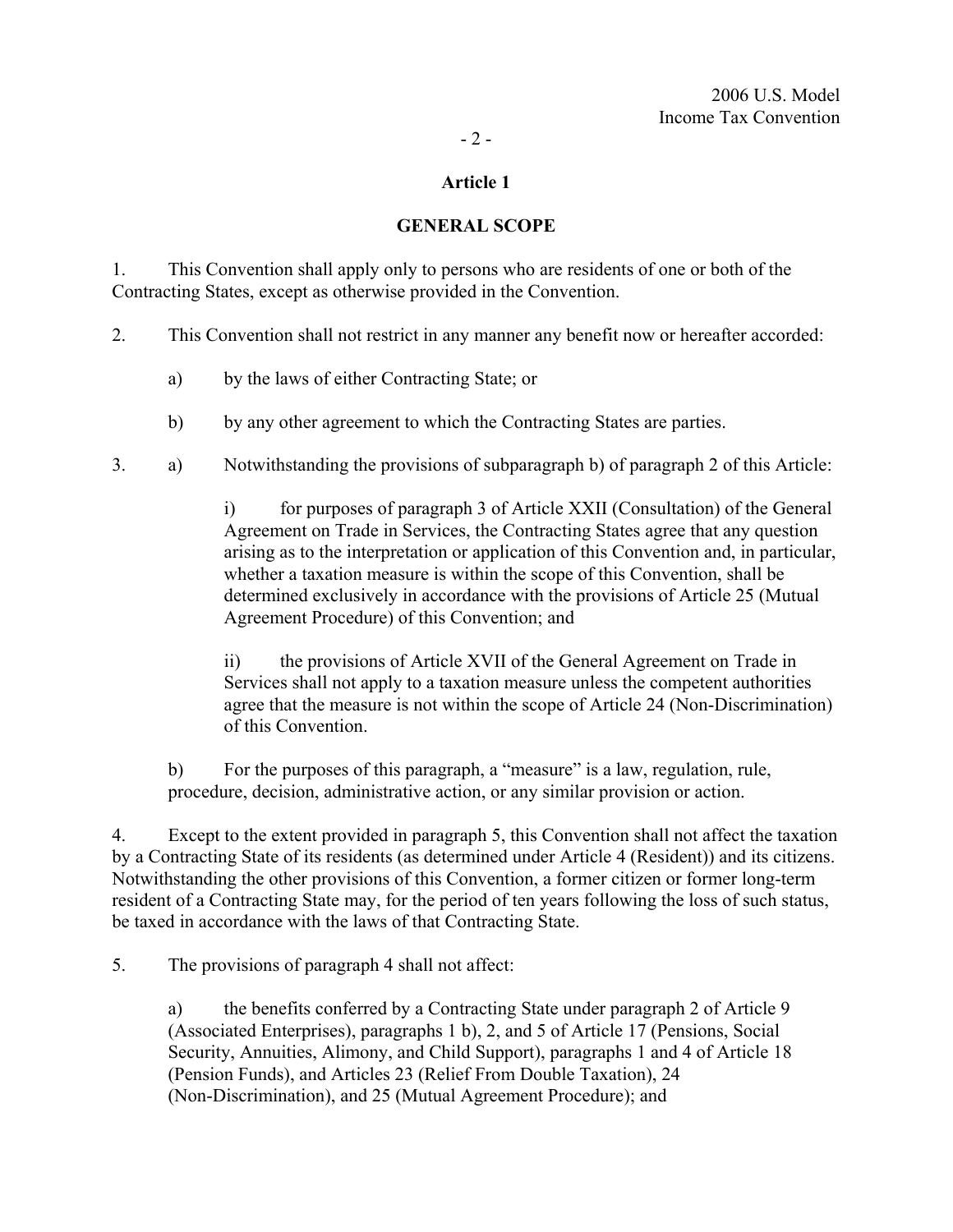b) the benefits conferred by a Contracting State under paragraph 2 of Article 18 (Pension Funds), Articles 19 (Government Service), 20 (Students and Trainees), and 27 (Members of Diplomatic Missions and Consular Posts), upon individuals who are neither citizens of, nor have been admitted for permanent residence in, that State.

- 3 -

6. An item of income, profit or gain derived through an entity that is fiscally transparent under the laws of either Contracting State shall be considered to be derived by a resident of a State to the extent that the item is treated for purposes of the taxation law of such Contracting State as the income, profit or gain of a resident.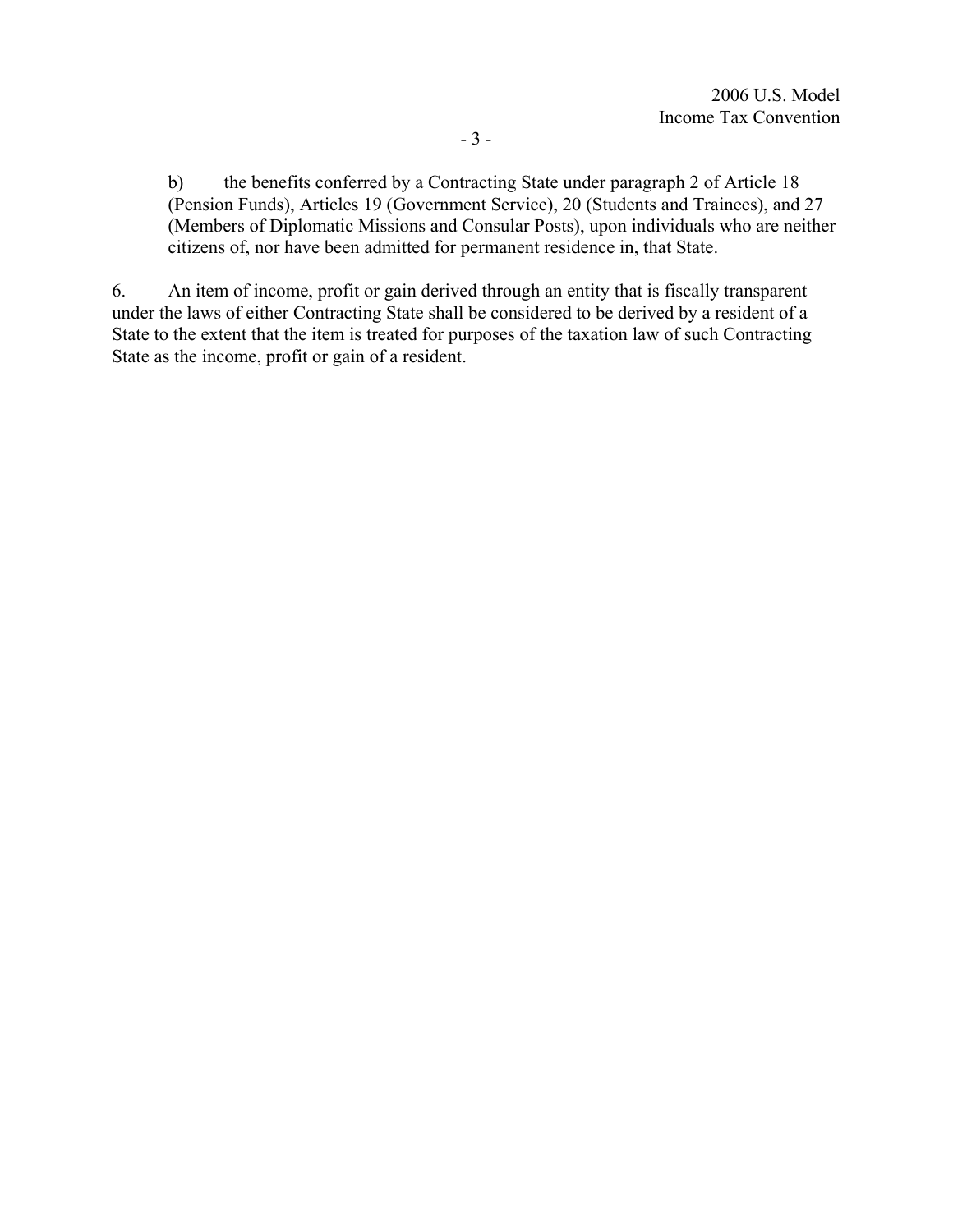# - 4 -

#### **Article 2**

#### **TAXES COVERED**

1. This Convention shall apply to taxes on income imposed on behalf of a Contracting State irrespective of the manner in which they are levied.

2. There shall be regarded as taxes on income all taxes imposed on total income, or on elements of income, including taxes on gains from the alienation of property.

3. The existing taxes to which this Convention shall apply are:

a) in the case of  $---$ :

b) in the case of the United States: the Federal income taxes imposed by the Internal Revenue Code (but excluding social security and unemployment taxes), and the Federal excise taxes imposed with respect to private foundations.

4. This Convention shall apply also to any identical or substantially similar taxes that are imposed after the date of signature of the Convention in addition to, or in place of, the existing taxes. The competent authorities of the Contracting States shall notify each other of any changes that have been made in their respective taxation or other laws that significantly affect their obligations under this Convention.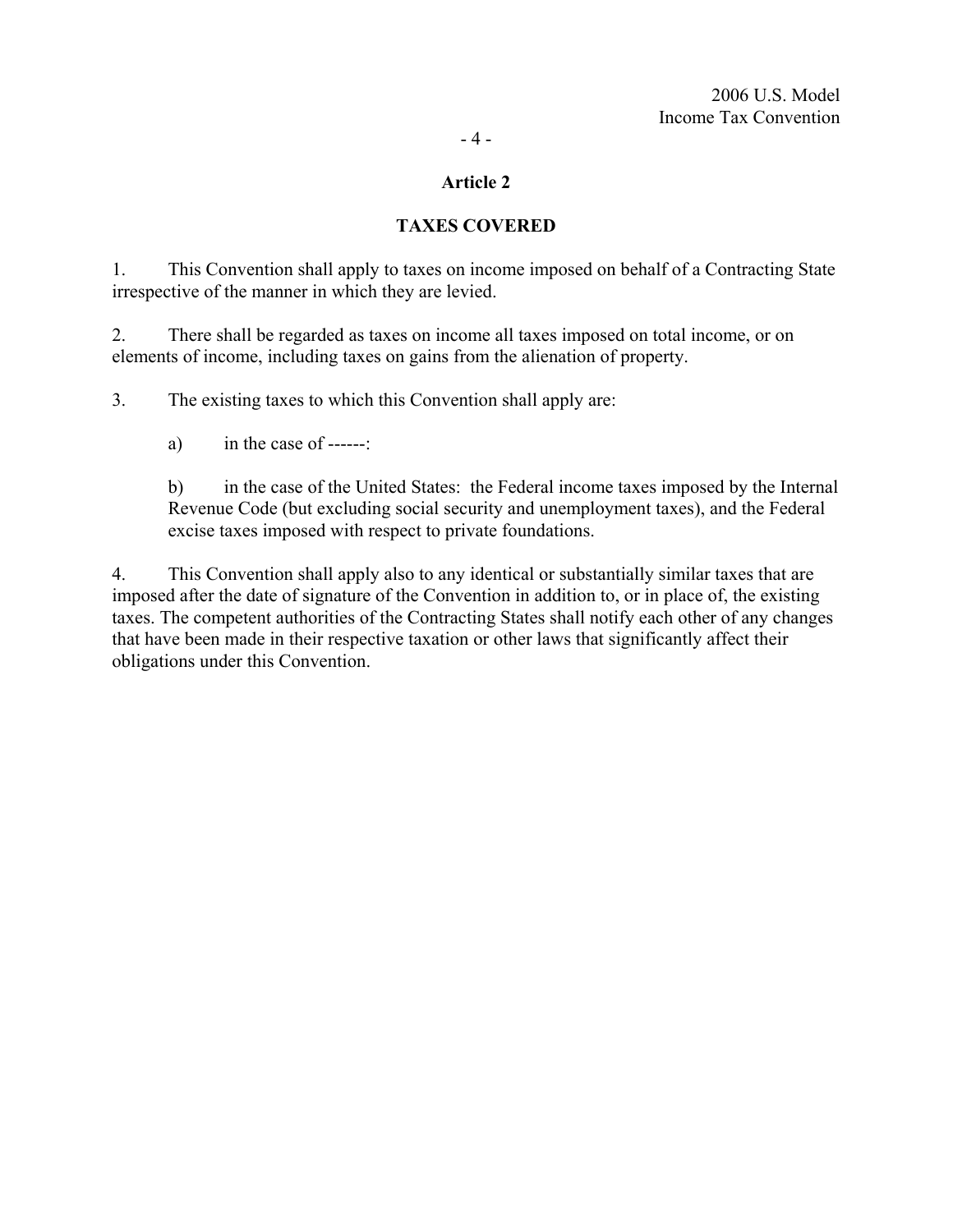#### **GENERAL DEFINITIONS**

1. For the purposes of this Convention, unless the context otherwise requires:

a) the term "person" includes an individual, an estate, a trust, a partnership, a company, and any other body of persons;

b) the term "company" means any body corporate or any entity that is treated as a body corporate for tax purposes according to the laws of the state in which it is organized;

c) the terms "enterprise of a Contracting State" and "enterprise of the other Contracting State" mean respectively an enterprise carried on by a resident of a Contracting State, and an enterprise carried on by a resident of the other Contracting State; the terms also include an enterprise carried on by a resident of a Contracting State through an entity that is treated as fiscally transparent in that Contracting State;

d) the term "enterprise" applies to the carrying on of any business;

e) the term "business" includes the performance of professional services and of other activities of an independent character;

f) the term "international traffic" means any transport by a ship or aircraft, except when such transport is solely between places in a Contracting State;

g) the term "competent authority" means:

i) in -----, ---------------------------; and

ii) in the United States: the Secretary of the Treasury or his delegate;

h) the term "--------" means ;

i) the term "United States" means the United States of America, and includes the states thereof and the District of Columbia; such term also includes the territorial sea thereof and the sea bed and subsoil of the submarine areas adjacent to that territorial sea, over which the United States exercises sovereign rights in accordance with international law; the term, however, does not include Puerto Rico, the Virgin Islands, Guam or any other United States possession or territory;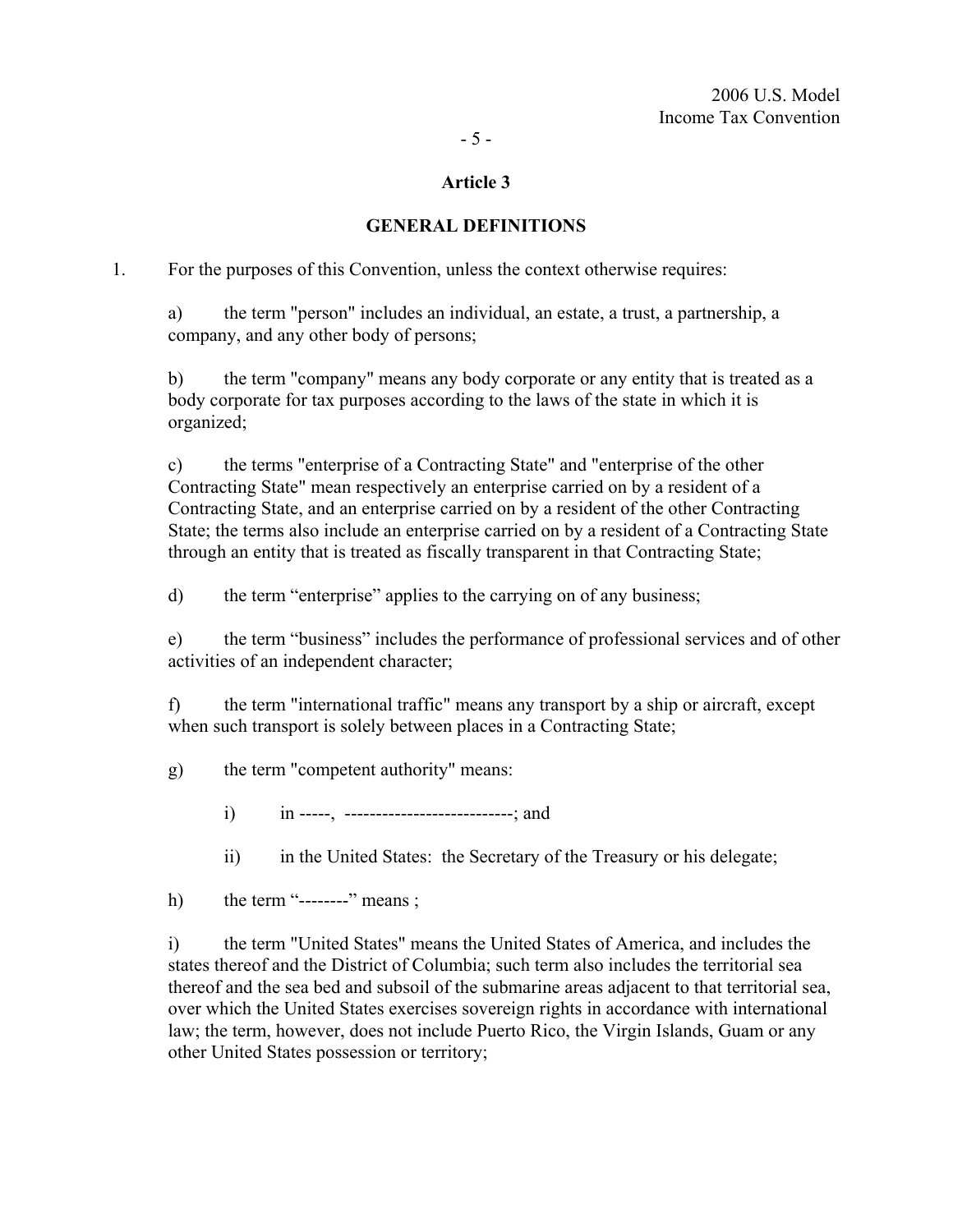j) the term "national" of a Contracting State means:

i) any individual possessing the nationality or citizenship of that State; and

ii) any legal person, partnership or association deriving its status as such from the laws in force in that State;

k) the term "pension fund" means any person established in a Contracting State that is:

- i) generally exempt from income taxation in that State; and
- ii) operated principally either:
	- A) to administer or provide pension or retirement benefits; or

B) to earn income for the benefit of one or more persons described in clause A).

2. As regards the application of the Convention at any time by a Contracting State any term not defined therein shall, unless the context otherwise requires, or the competent authorities agree to a common meaning pursuant to the provisions of Article 25 (Mutual Agreement Procedure), have the meaning which it has at that time under the law of that State for the purposes of the taxes to which the Convention applies, any meaning under the applicable tax laws of that State prevailing over a meaning given to the term under other laws of that State.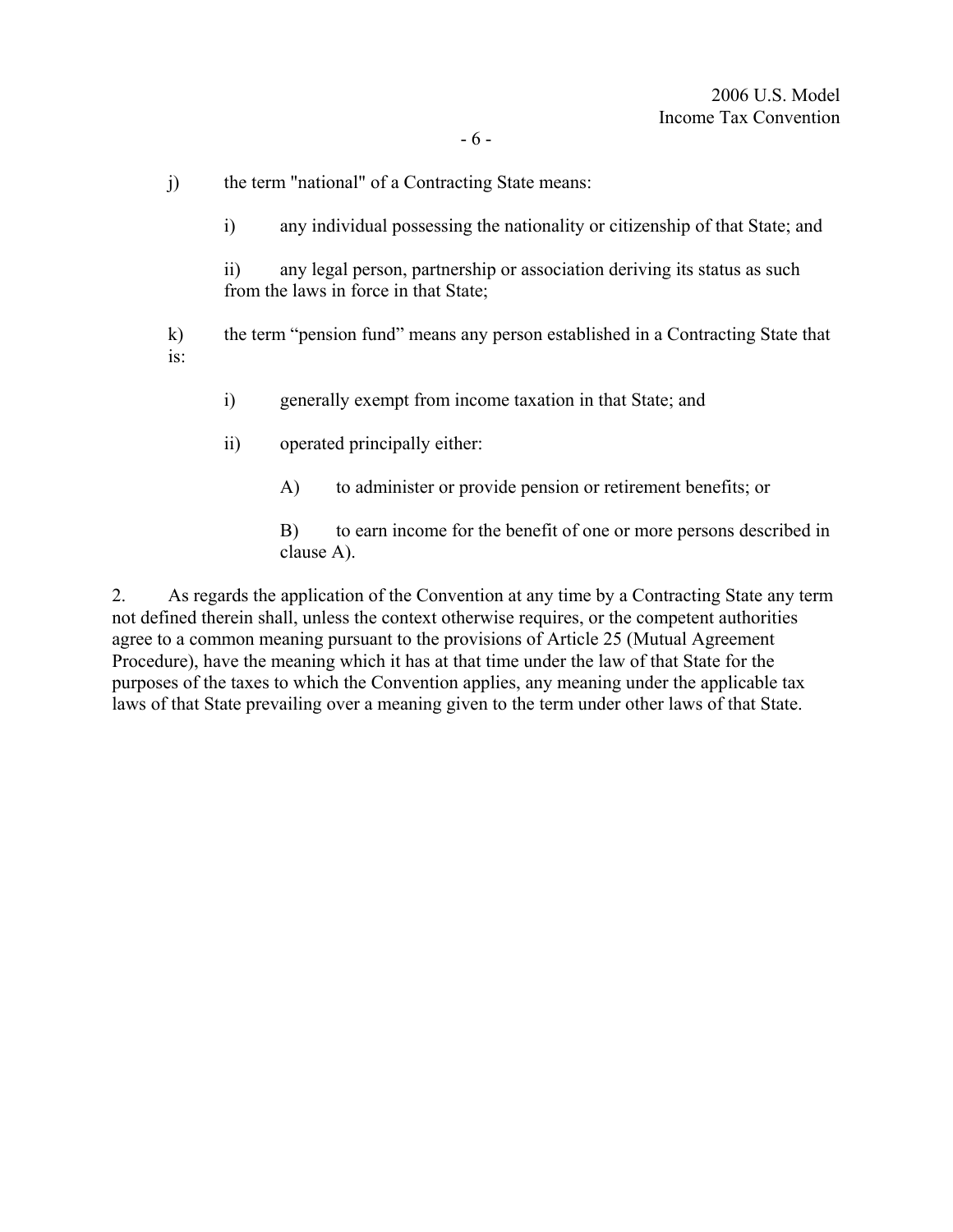## **RESIDENT**

1. For the purposes of this Convention, the term "resident of a Contracting State" means any person who, under the laws of that State, is liable to tax therein by reason of his domicile, residence, citizenship, place of management, place of incorporation, or any other criterion of a similar nature, and also includes that State and any political subdivision or local authority thereof. This term, however, does not include any person who is liable to tax in that State in respect only of income from sources in that State or of profits attributable to a permanent establishment in that State.

2. The term "resident of a Contracting State" includes:

.

a) a pension fund established in that State; and

b) an organization that is established and maintained in that State exclusively for religious, charitable, scientific, artistic, cultural, or educational purposes,

notwithstanding that all or part of its income or gains may be exempt from tax under the domestic law of that State.

3. Where, by reason of the provisions of paragraph 1, an individual is a resident of both Contracting States, then his status shall be determined as follows:

a) he shall be deemed to be a resident only of the State in which he has a permanent home available to him; if he has a permanent home available to him in both States, he shall be deemed to be a resident only of the State with which his personal and economic relations are closer (center of vital interests);

b) if the State in which he has his center of vital interests cannot be determined, or if he does not have a permanent home available to him in either State, he shall be deemed to be a resident only of the State in which he has an habitual abode;

c) if he has an habitual abode in both States or in neither of them, he shall be deemed to be a resident only of the State of which he is a national;

d) if he is a national of both States or of neither of them, the competent authorities of the Contracting States shall endeavor to settle the question by mutual agreement.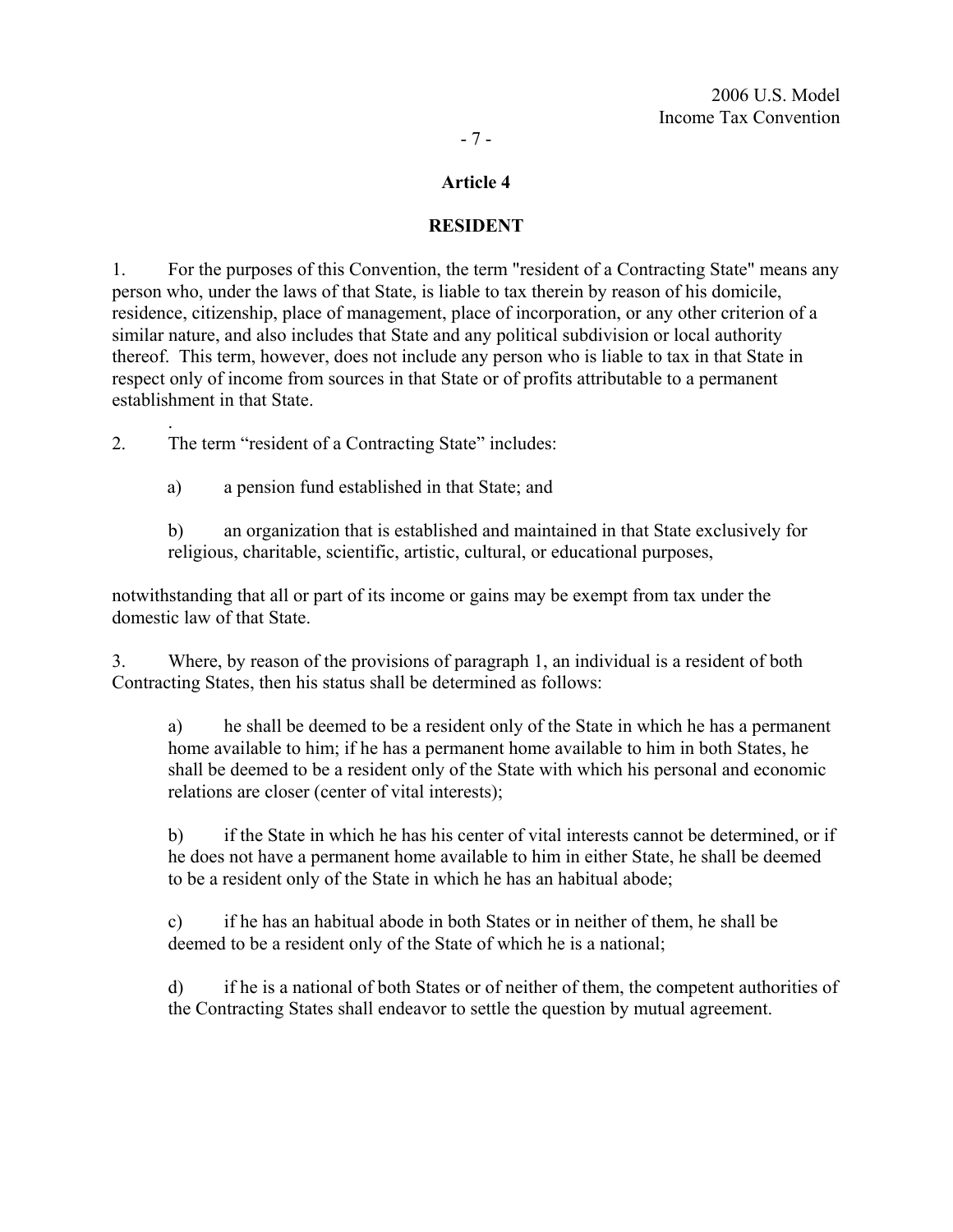4. Where by reason of the provisions of paragraph 1 a company is a resident of both Contracting States, then if it is created or organized under the laws of one of the Contracting States or a political subdivision thereof, but not under the laws of the other Contracting State or a political subdivision thereof, such company shall be deemed to be a resident of the firstmentioned Contracting State. In all other cases involving dual resident companies, the competent authorities of the Contracting States shall endeavor to determine the mode of application of the Convention to such company. If the competent authorities do not reach such an agreement, that company will not be treated as a resident of either Contracting State for purposes of its claiming any benefits provided by the Convention.

5. Where by reason of the provisions of paragraphs 1 and 2 of this Article a person other than an individual or a company is a resident of both Contracting States, the competent authorities of the Contracting States shall by mutual agreement endeavor to determine the mode of application of this Convention to that person.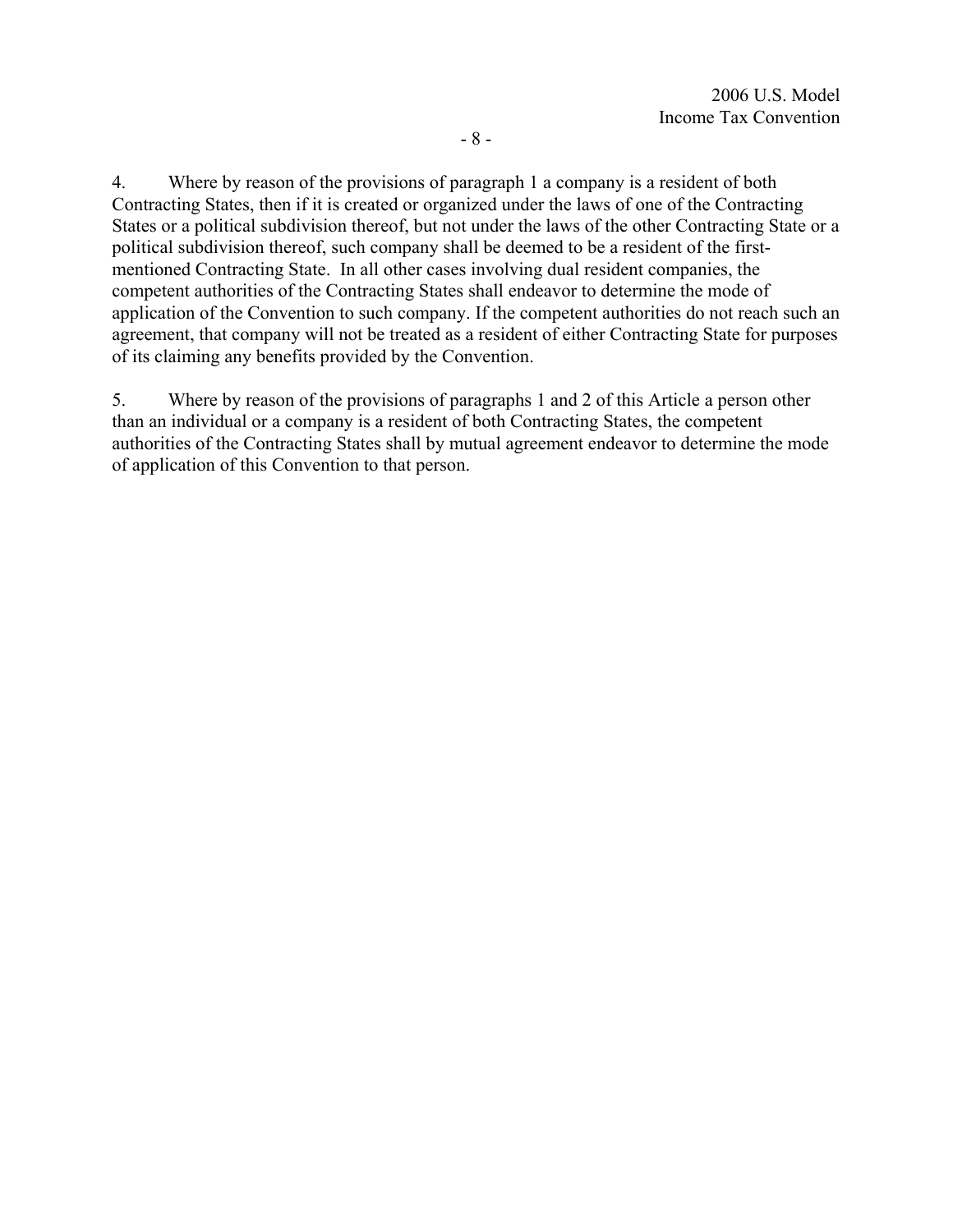## **PERMANENT ESTABLISHMENT**

1. For the purposes of this Convention, the term "permanent establishment" means a fixed place of business through which the business of an enterprise is wholly or partly carried on.

2. The term "permanent establishment" includes especially:

- a) a place of management;
- b) a branch;
- c) an office;
- d) a factory;
- e) a workshop; and

f) a mine, an oil or gas well, a quarry, or any other place of extraction of natural resources.

3. A building site or construction or installation project, or an installation or drilling rig or ship used for the exploration of natural resources, constitutes a permanent establishment only if it lasts, or the exploration activity continues for more than twelve months.

4. Notwithstanding the preceding provisions of this Article, the term "permanent establishment" shall be deemed not to include:

a) the use of facilities solely for the purpose of storage, display or delivery of goods or merchandise belonging to the enterprise;

b) the maintenance of a stock of goods or merchandise belonging to the enterprise solely for the purpose of storage, display or delivery;

c) the maintenance of a stock of goods or merchandise belonging to the enterprise solely for the purpose of processing by another enterprise;

d) the maintenance of a fixed place of business solely for the purpose of purchasing goods or merchandise, or of collecting information, for the enterprise;

e) the maintenance of a fixed place of business solely for the purpose of carrying on, for the enterprise, any other activity of a preparatory or auxiliary character;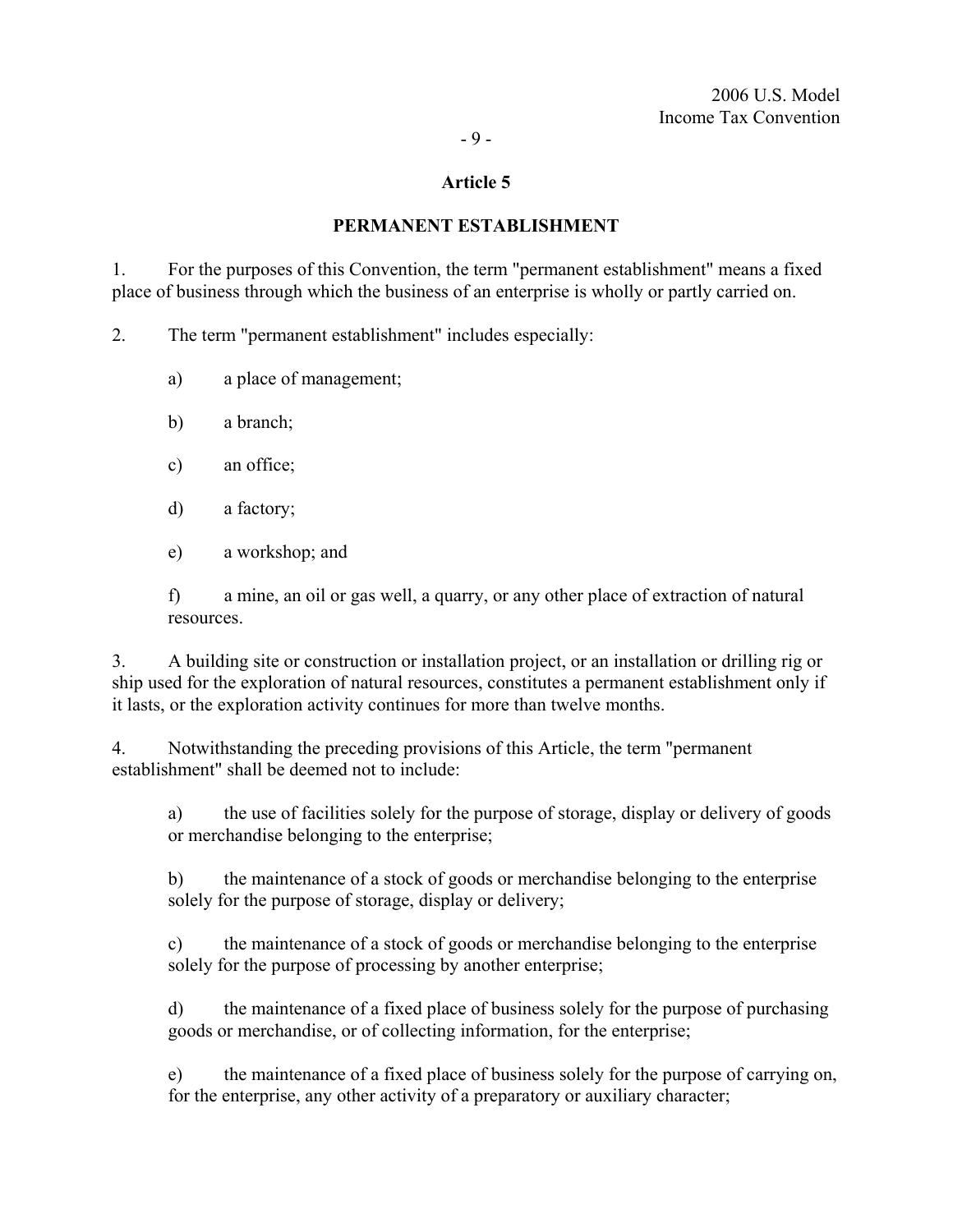f) the maintenance of a fixed place of business solely for any combination of the activities mentioned in subparagraphs a) through e), provided that the overall activity of the fixed place of business resulting from this combination is of a preparatory or auxiliary character.

5. Notwithstanding the provisions of paragraphs 1 and 2, where a person -- other than an agent of an independent status to whom paragraph 6 applies -- is acting on behalf of an enterprise and has and habitually exercises in a Contracting State an authority to conclude contracts that are binding on the enterprise, that enterprise shall be deemed to have a permanent establishment in that State in respect of any activities that the person undertakes for the enterprise, unless the activities of such person are limited to those mentioned in paragraph 4 that, if exercised through a fixed place of business, would not make this fixed place of business a permanent establishment under the provisions of that paragraph.

6. An enterprise shall not be deemed to have a permanent establishment in a Contracting State merely because it carries on business in that State through a broker, general commission agent, or any other agent of an independent status, provided that such persons are acting in the ordinary course of their business as independent agents.

7. The fact that a company that is a resident of a Contracting State controls or is controlled by a company that is a resident of the other Contracting State, or that carries on business in that other State (whether through a permanent establishment or otherwise), shall not be taken into account in determining whether either company has a permanent establishment in that other State.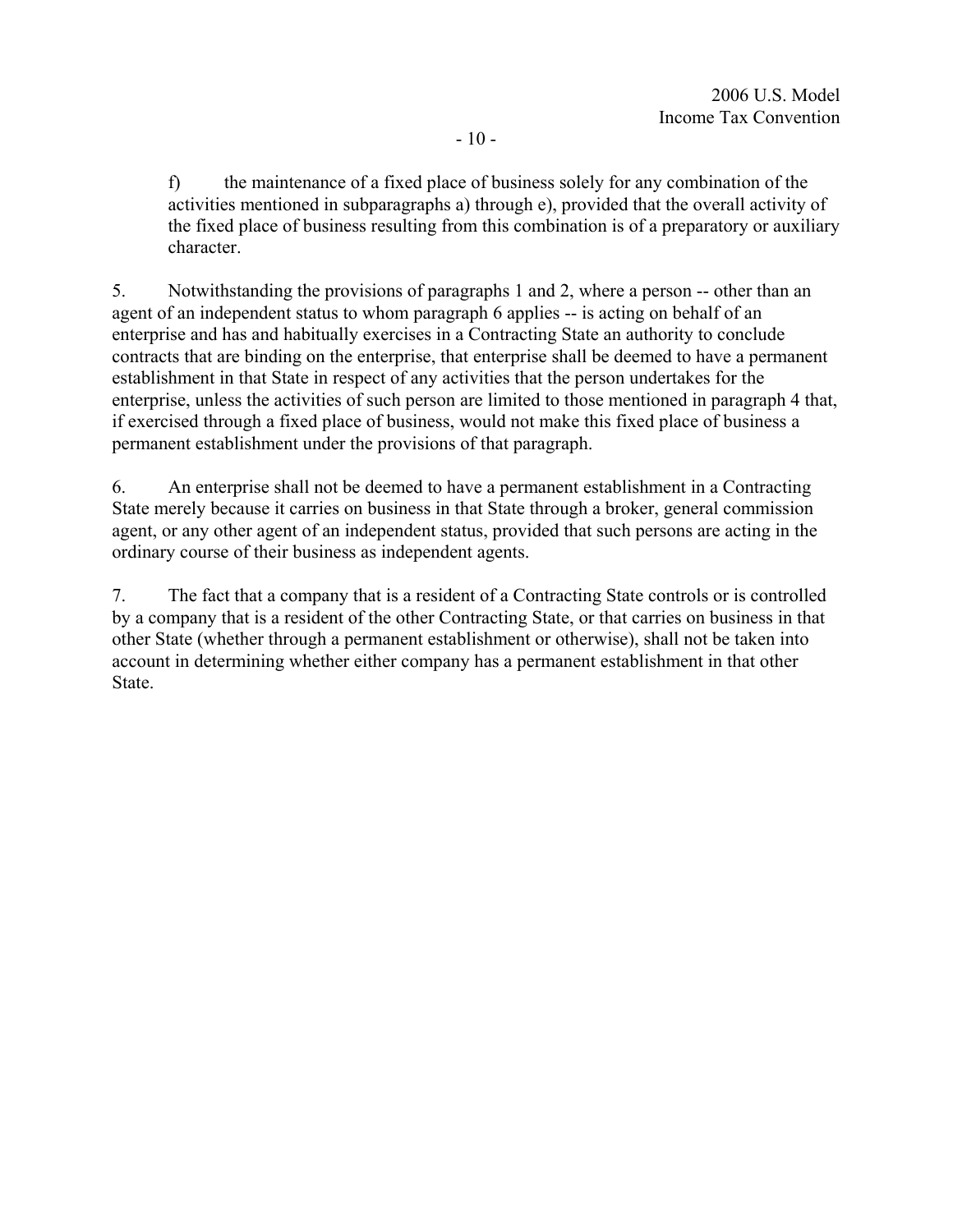## **INCOME FROM REAL PROPERTY**

1. Income derived by a resident of a Contracting State from real property, including income from agriculture or forestry, situated in the other Contracting State may be taxed in that other State.

2. The term "real property" shall have the meaning which it has under the law of the Contracting State in which the property in question is situated. The term shall in any case include property accessory to real property (including livestock and equipment used in agriculture and forestry), rights to which the provisions of general law respecting landed property apply, usufruct of real property and rights to variable or fixed payments as consideration for the working of, or the right to work, mineral deposits, sources and other natural resources. Ships and aircraft shall not be regarded as real property.

3. The provisions of paragraph 1 shall apply to income derived from the direct use, letting, or use in any other form of real property.

4. The provisions of paragraphs 1 and 3 shall also apply to the income from real property of an enterprise.

5. A resident of a Contracting State who is liable to tax in the other Contracting State on income from real property situated in the other Contracting State may elect for any taxable year to compute the tax on such income on a net basis as if such income were business profits attributable to a permanent establishment in such other State. Any such election shall be binding for the taxable year of the election and all subsequent taxable years unless the competent authority of the Contracting State in which the property is situated agrees to terminate the election.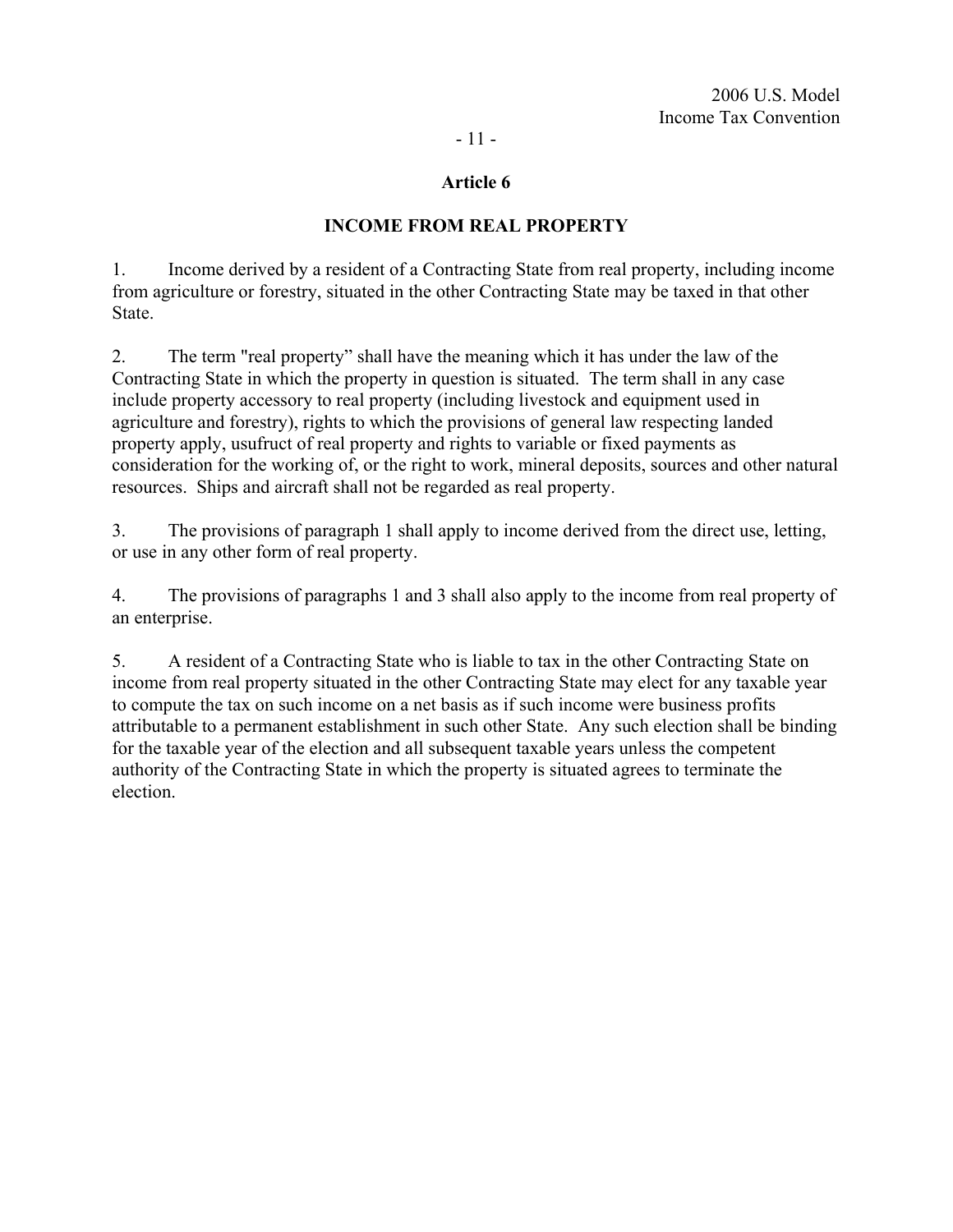## **BUSINESS PROFITS**

1. The profits of an enterprise of a Contracting State shall be taxable only in that State unless the enterprise carries on business in the other Contracting State through a permanent establishment situated therein. If the enterprise carries on business as aforesaid, the profits of the enterprise may be taxed in the other State but only so much of them as are attributable to that permanent establishment.

2. Subject to the provisions of paragraph 3, where an enterprise of a Contracting State carries on business in the other Contracting State through a permanent establishment situated therein, there shall in each Contracting State be attributed to that permanent establishment the profits that it might be expected to make if it were a distinct and independent enterprise engaged in the same or similar activities under the same or similar conditions. For this purpose, the profits to be attributed to the permanent establishment shall include only the profits derived from the assets used, risks assumed and activities performed by the permanent establishment.

3. In determining the profits of a permanent establishment, there shall be allowed as deductions expenses that are incurred for the purposes of the permanent establishment, including executive and general administrative expenses so incurred, whether in the State in which the permanent establishment is situated or elsewhere.∗

4. No profits shall be attributed to a permanent establishment by reason of the mere purchase by that permanent establishment of goods or merchandise for the enterprise.

<sup>∗</sup> Protocol or Notes should include the following language:

It is understood that the business profits to be attributed to a permanent establishment shall include only the profits derived from the assets used, risks assumed and activities performed by the permanent establishment. The principles of the OECD Transfer Pricing Guidelines will apply for purposes of determining the profits attributable to a permanent establishment, taking into account the different economic and legal circumstances of a single entity. Accordingly, any of the methods described therein as acceptable methods for determining an arm's length result may be used to determine the income of a permanent establishment so long as those methods are applied in accordance with the Guidelines. In particular, in determining the amount of attributable profits, the permanent establishment shall be treated as having the same amount of capital that it would need to support its activities if it were a distinct and separate enterprise engaged in the same or similar activities. With respect to financial institutions other than insurance companies, a Contracting State may determine the amount of capital to be attributed to a permanent establishment by allocating the institution's total equity between its various offices on the basis of the proportion of the financial institution's risk-weighted assets attributable to each of them. In the case of an insurance company, there shall be attributed to a permanent establishment not only premiums earned through the permanent establishment, but that portion of the insurance company's overall investment income from reserves and surplus that supports the risks assumed by the permanent establishment.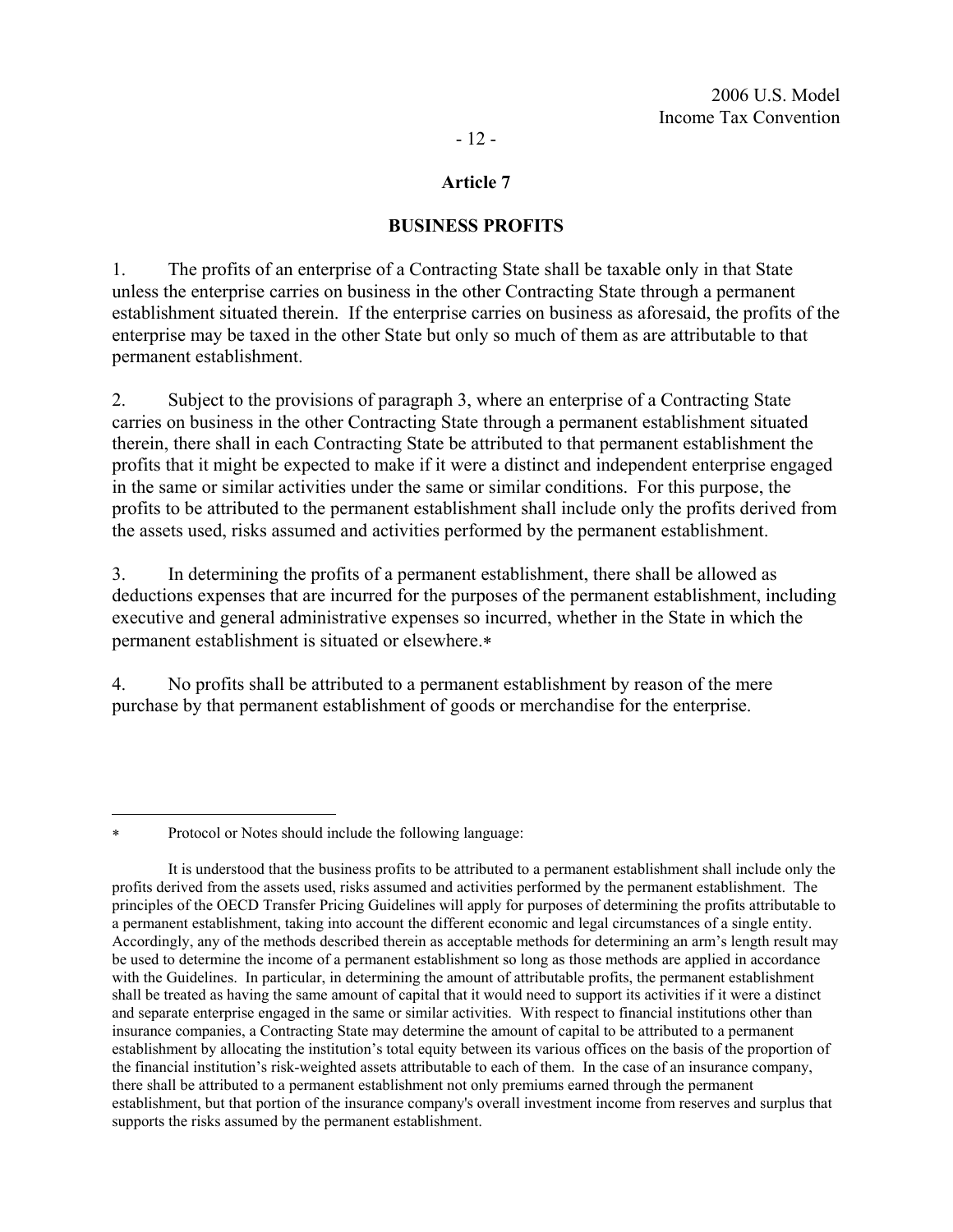5. For the purposes of the preceding paragraphs, the profits to be attributed to the permanent establishment shall be determined by the same method year by year unless there is good and sufficient reason to the contrary.

6. Where profits include items of income that are dealt with separately in other Articles of the Convention, then the provisions of those Articles shall not be affected by the provisions of this Article.

7. In applying this Article, paragraph 6 of Article 10 (Dividends), paragraph 4 of Article 11 (Interest), paragraph 3 of Article 12 (Royalties), paragraph 3 of Article 13 (Gains) and paragraph 2 of Article 21 (Other Income), any income or gain attributable to a permanent establishment during its existence is taxable in the Contracting State where such permanent establishment is situated even if the payments are deferred until such permanent establishment has ceased to exist.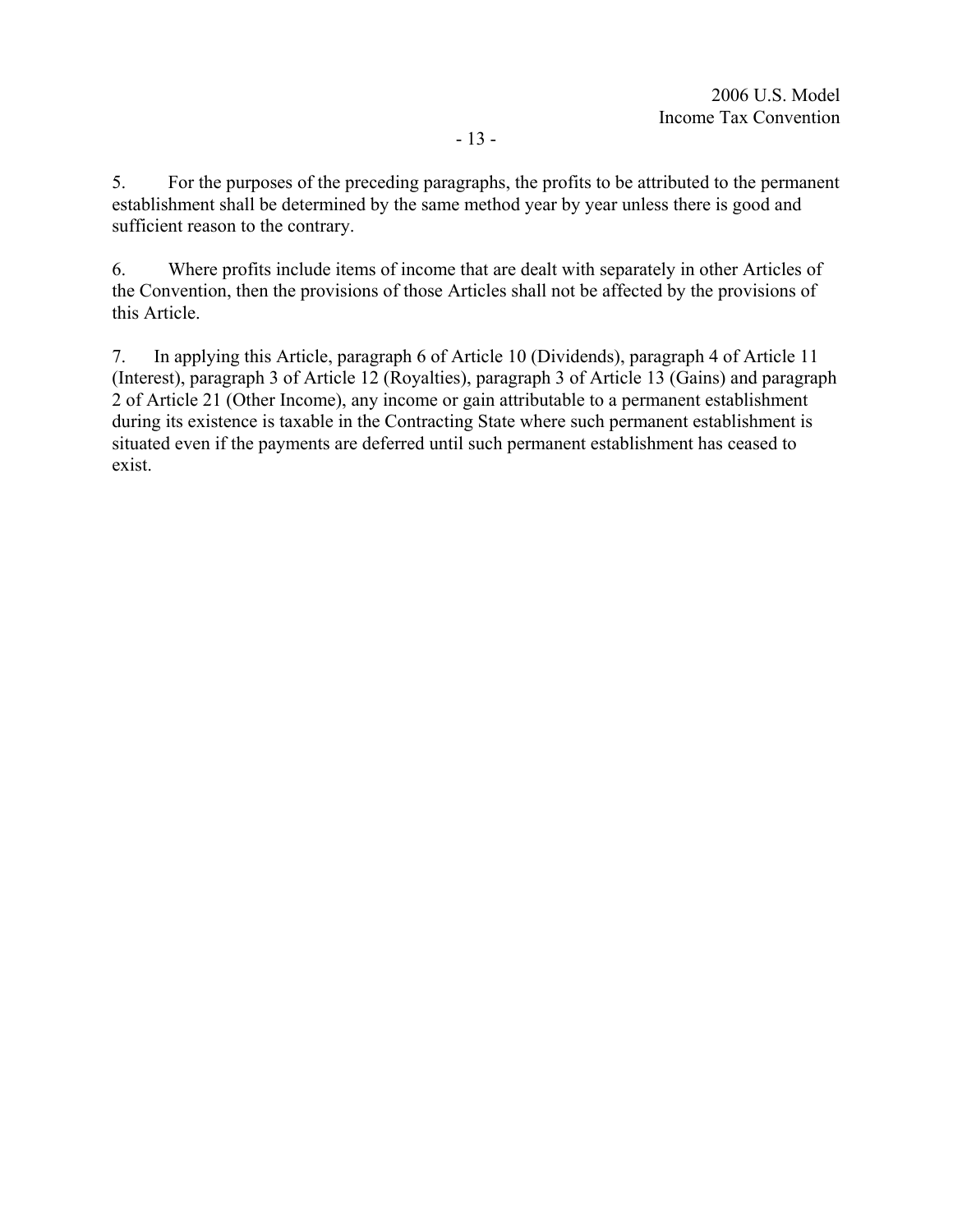## **SHIPPING AND AIR TRANSPORT**

1. Profits of an enterprise of a Contracting State from the operation of ships or aircraft in international traffic shall be taxable only in that State.

2. For purposes of this Article, profits from the operation of ships or aircraft include, but are not limited to:

a) profits from the rental of ships or aircraft on a full (time or voyage) basis;

b) profits from the rental on a bareboat basis of ships or aircraft if the rental income is incidental to profits from the operation of ships or aircraft in international traffic; and

c) profits from the rental on a bareboat basis of ships or aircraft if such ships or aircraft are operated in international traffic by the lessee.

Profits derived by an enterprise from the inland transport of property or passengers within either Contracting State shall be treated as profits from the operation of ships or aircraft in international traffic if such transport is undertaken as part of international traffic.

3. Profits of an enterprise of a Contracting State from the use, maintenance, or rental of containers (including trailers, barges, and related equipment for the transport of containers) shall be taxable only in that Contracting State, except to the extent that those containers are used for transport solely between places within the other Contracting State.

4. The provisions of paragraphs 1 and 3 shall also apply to profits from participation in a pool, a joint business, or an international operating agency.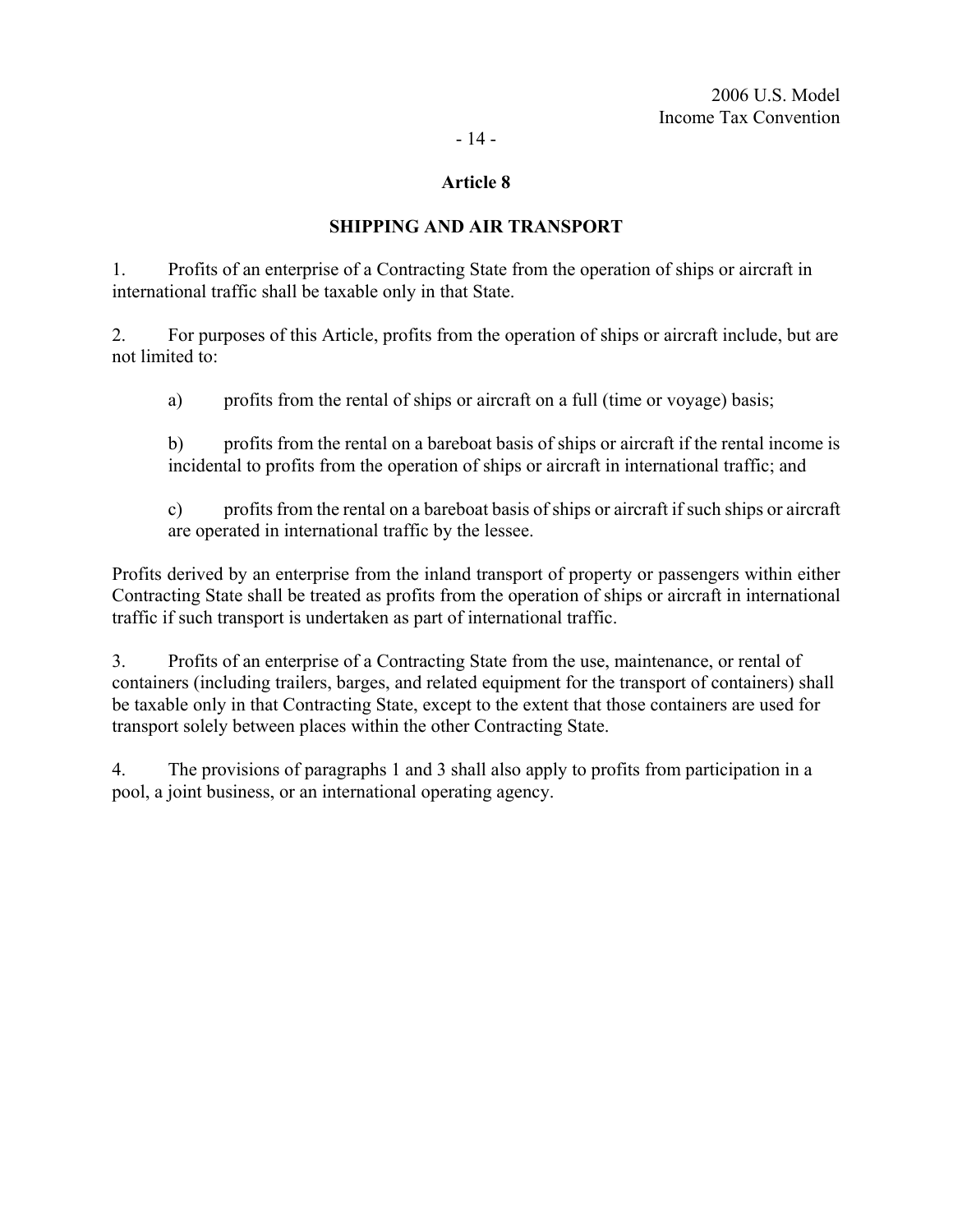#### **ASSOCIATED ENTERPRISES**

#### 1. Where:

a) an enterprise of a Contracting State participates directly or indirectly in the management, control or capital of an enterprise of the other Contracting State; or

b) the same persons participate directly or indirectly in the management, control, or capital of an enterprise of a Contracting State and an enterprise of the other Contracting State,

and in either case conditions are made or imposed between the two enterprises in their commercial or financial relations that differ from those that would be made between independent enterprises, then any profits that, but for those conditions, would have accrued to one of the enterprises, but by reason of those conditions have not so accrued, may be included in the profits of that enterprise and taxed accordingly.

2. Where a Contracting State includes in the profits of an enterprise of that State, and taxes accordingly, profits on which an enterprise of the other Contracting State has been charged to tax in that other State, and the other Contracting State agrees that the profits so included are profits that would have accrued to the enterprise of the first-mentioned State if the conditions made between the two enterprises had been those that would have been made between independent enterprises, then that other State shall make an appropriate adjustment to the amount of the tax charged therein on those profits. In determining such adjustment, due regard shall be had to the other provisions of this Convention and the competent authorities of the Contracting States shall if necessary consult each other.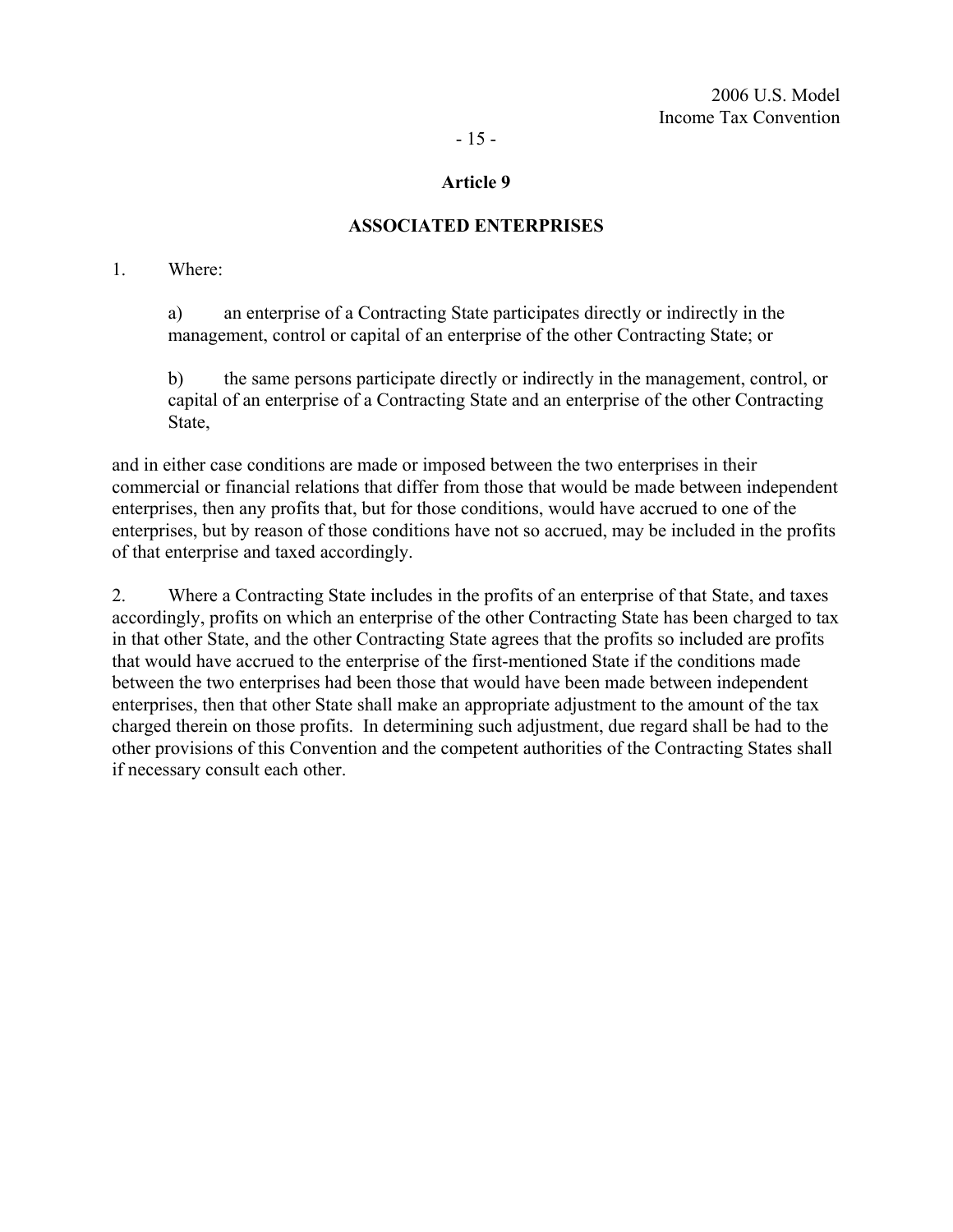#### **DIVIDENDS**

1. Dividends paid by a company that is a resident of a Contracting State to a resident of the other Contracting State may be taxed in that other State.

2. However, such dividends may also be taxed in the Contracting State of which the company paying the dividends is a resident and according to the laws of that State, but if the dividends are beneficially owned by a resident of the other Contracting State, except as otherwise provided, the tax so charged shall not exceed:

a) 5 percent of the gross amount of the dividends if the beneficial owner is a company that owns directly at least 10 percent of the voting stock of the company paying the dividends;

b) 15 percent of the gross amount of the dividends in all other cases.

This paragraph shall not affect the taxation of the company in respect of the profits out of which the dividends are paid.

3. Notwithstanding paragraph 2, dividends shall not be taxed in the Contracting State of which the company paying the dividends is a resident if:

a) the beneficial owner of the dividends is a pension fund that is a resident of the other Contracting State; and

b) such dividends are not derived from the carrying on of a trade or business by the pension fund or through an associated enterprise.

4. a) Subparagraph a) of paragraph 2 shall not apply in the case of dividends paid by a U.S. Regulated Investment Company (RIC) or a U.S. Real Estate Investment Trust (REIT). In the case of dividends paid by a RIC, subparagraph b) of paragraph 2 and paragraph 3 shall apply. In the case of dividends paid by a REIT, subparagraph b) of paragraph 2 and paragraph 3 shall apply only if:

> i) the beneficial owner of the dividends is an individual or pension fund, in either case holding an interest of not more than 10 percent in the REIT;

ii) the dividends are paid with respect to a class of stock that is publicly traded and the beneficial owner of the dividends is a person holding an interest of not more than 5 percent of any class of the REIT's stock; or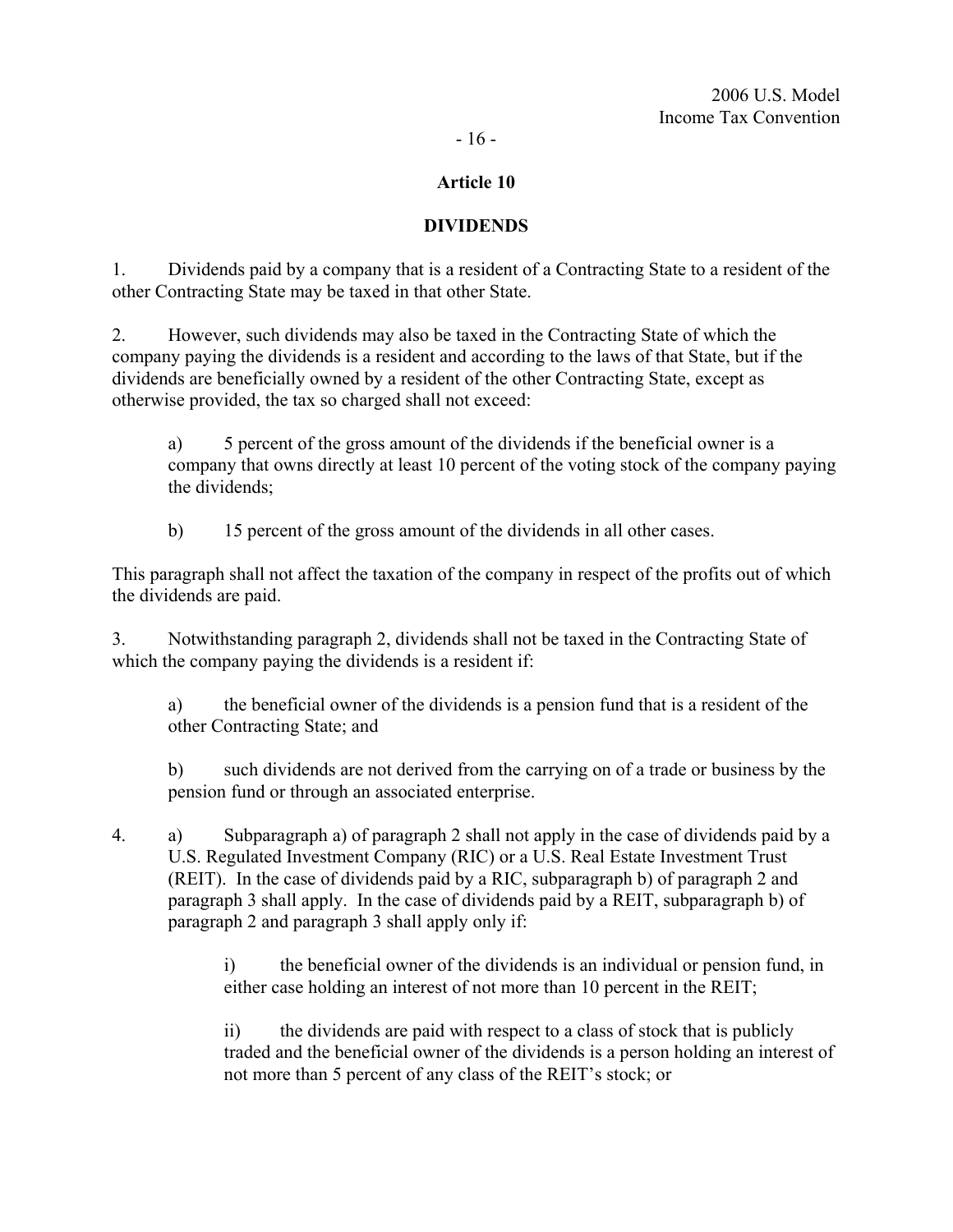iii) the beneficial owner of the dividends is a person holding an interest of not more than 10 percent in the REIT and the REIT is diversified.

b) For purposes of this paragraph, a REIT shall be "diversified" if the value of no single interest in real property exceeds 10 percent of its total interests in real property. For the purposes of this rule, foreclosure property shall not be considered an interest in real property. Where a REIT holds an interest in a partnership, it shall be treated as owning directly a proportion of the partnership's interests in real property corresponding to its interest in the partnership.

5. For purposes of this Article, the term "dividends" means income from shares or other rights, not being debt-claims, participating in profits, as well as income that is subjected to the same taxation treatment as income from shares under the laws of the State of which the payer is a resident.

6. The provisions of paragraphs 2 through 4 shall not apply if the beneficial owner of the dividends, being a resident of a Contracting State, carries on business in the other Contracting State, of which the payer is a resident, through a permanent establishment situated therein, and the holding in respect of which the dividends are paid is effectively connected with such permanent establishment. In such case the provisions of Article 7 (Business Profits) shall apply.

7. A Contracting State may not impose any tax on dividends paid by a resident of the other State, except insofar as the dividends are paid to a resident of the first-mentioned State or the dividends are attributable to a permanent establishment, nor may it impose tax on a corporation's undistributed profits, except as provided in paragraph 8, even if the dividends paid or the undistributed profits consist wholly or partly of profits or income arising in that State.

- 8. a) A company that is a resident of one of the States and that has a permanent establishment in the other State or that is subject to tax in the other State on a net basis on its income that may be taxed in the other State under Article 6 (Income from Real Property) or under paragraph 1 of Article 13 (Gains) may be subject in that other State to a tax in addition to the tax allowable under the other provisions of this Convention.
	- b) Such tax, however, may be imposed:
		- i) on only the portion of the business profits of the company attributable to the permanent establishment and the portion of the income referred to in subparagraph a) that is subject to tax under Article 6 or under paragraph 1 of Article 13 that, in the case of the United States, represents the dividend equivalent amount of such profits or income and, in the case of -------, is an amount that is analogous to the dividend equivalent amount; and
		- ii) at a rate not in excess of the rate specified in paragraph 2 a).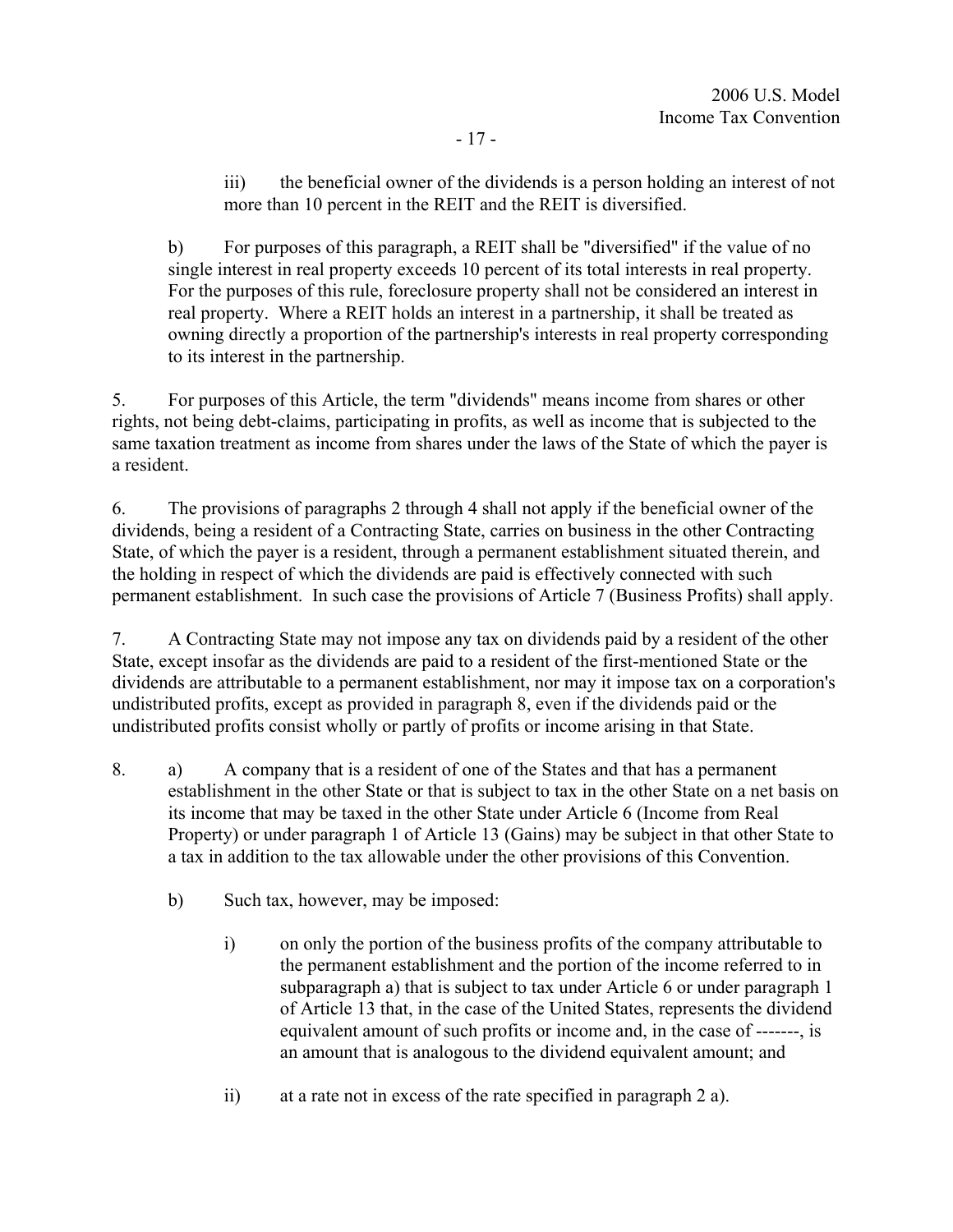#### **INTEREST**

1. Interest arising in a Contracting State and beneficially owned by a resident of the other Contracting State may be taxed only in that other State.

2. Notwithstanding the provisions of paragraph 1:

a) interest arising in ---------- that is determined with reference to receipts, sales, income, profits or other cash flow of the debtor or a related person, to any change in the value of any property of the debtor or a related person or to any dividend, partnership distribution or similar payment made by the debtor or a related person may be taxed in the Contracting State in which it arises, and according to the laws of that State, but if the beneficial owner is a resident of the other Contracting State, the interest may be taxed at a rate not exceeding 15 percent of the gross amount of the interest;

b) interest arising in the United States that is contingent interest of a type that does not qualify as portfolio interest under United States law may be taxed by the United States but, if the beneficial owner of the interest is a resident of ----------, the interest may be taxed at a rate not exceeding 15 percent of the gross amount of the interest; and

c) interest that is an excess inclusion with respect to a residual interest in a real estate mortgage investment conduit may be taxed by each State in accordance with its domestic law.

3. The term "interest" as used in this Article means income from debt-claims of every kind, whether or not secured by mortgage, and whether or not carrying a right to participate in the debtor's profits, and in particular, income from government securities and income from bonds or debentures, including premiums or prizes attaching to such securities, bonds or debentures, and all other income that is subjected to the same taxation treatment as income from money lent by the taxation law of the Contracting State in which the income arises. Income dealt with in Article 10 (Dividends) and penalty charges for late payment shall not be regarded as interest for the purposes of this Convention.

4. The provisions of paragraphs 1 and 2 shall not apply if the beneficial owner of the interest, being a resident of a Contracting State, carries on business in the other Contracting State, in which the interest arises, through a permanent establishment situated therein, and the debt-claim in respect of which the interest is paid is effectively connected with such permanent establishment. In such case the provisions of Article 7 (Business Profits) shall apply.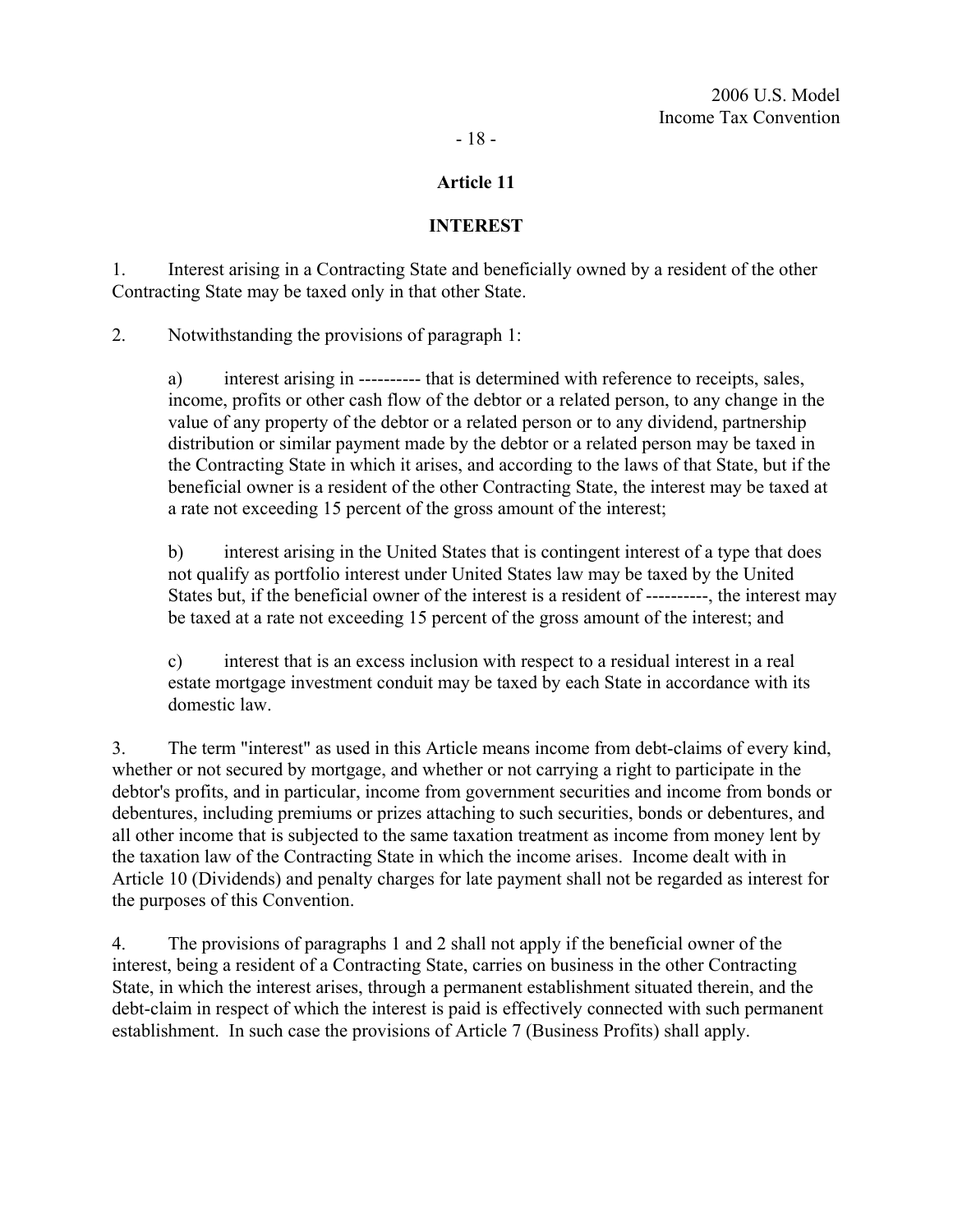5. Where, by reason of a special relationship between the payer and the beneficial owner or between both of them and some other person, the amount of the interest, having regard to the debt-claim for which it is paid, exceeds the amount which would have been agreed upon by the payer and the beneficial owner in the absence of such relationship, the provisions of this Article shall apply only to the last-mentioned amount. In such case the excess part of the payments shall remain taxable according to the laws of each State, due regard being had to the other provisions of this Convention.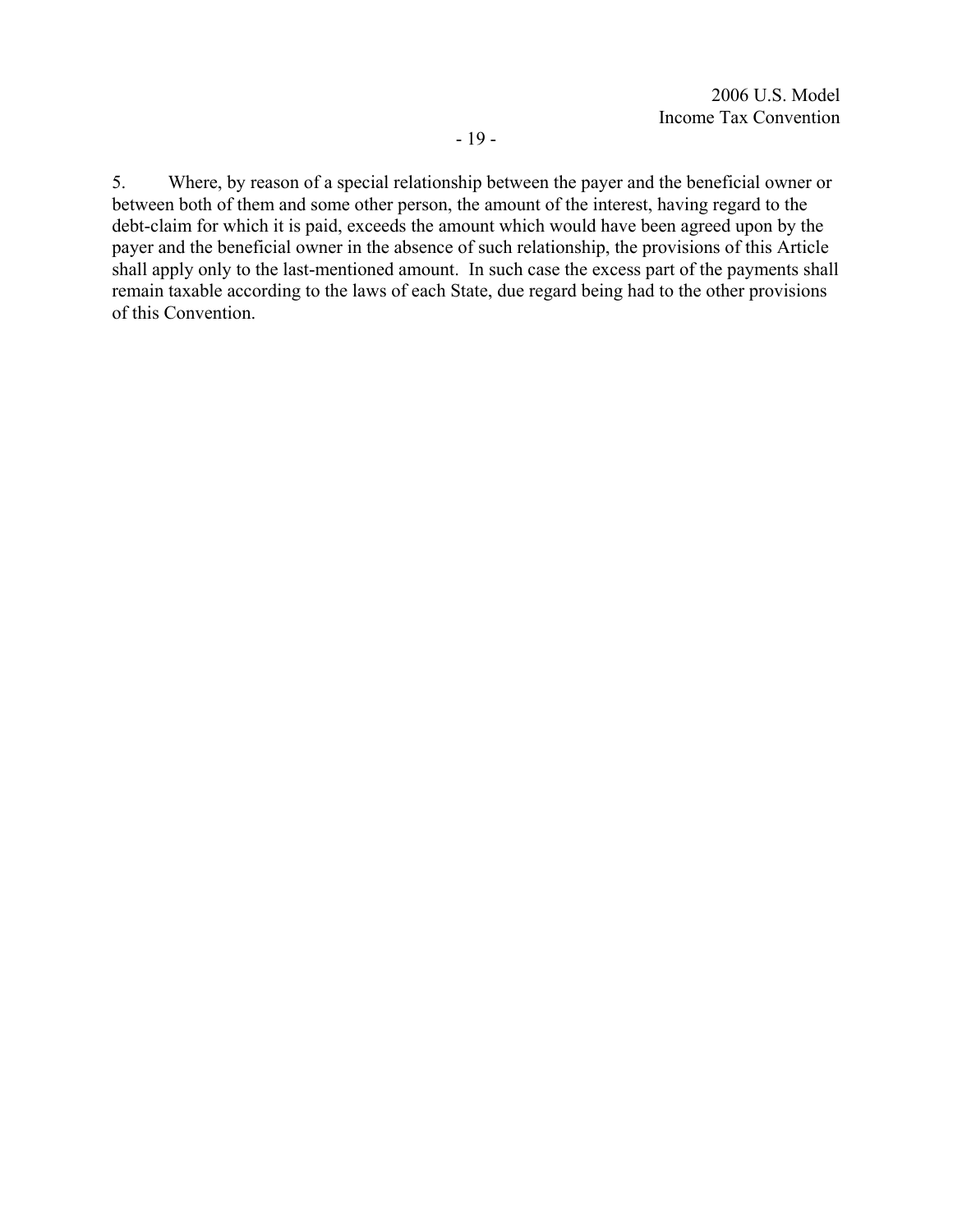$-20-$ 

## **Article 12**

# **ROYALTIES**

1. Royalties arising in a Contracting State and beneficially owned by a resident of the other Contracting State may be taxed only in that other State.

2. The term "royalties" as used in this Article means:

a) payments of any kind received as a consideration for the use of, or the right to use, any copyright of literary, artistic, scientific or other work (including cinematographic films), any patent, trademark, design or model, plan, secret formula or process, or for information concerning industrial, commercial or scientific experience; and

b) gain derived from the alienation of any property described in subparagraph a), to the extent that such gain is contingent on the productivity, use, or disposition of the property.

3. The provisions of paragraph 1 shall not apply if the beneficial owner of the royalties, being a resident of a Contracting State, carries on business in the other Contracting State through a permanent establishment situated therein and the right or property in respect of which the royalties are paid is effectively connected with such permanent establishment. In such case the provisions of Article 7 (Business Profits) shall apply.

4. Where, by reason of a special relationship between the payer and the beneficial owner or between both of them and some other person, the amount of the royalties, having regard to the use, right, or information for which they are paid, exceeds the amount which would have been agreed upon by the payer and the beneficial owner in the absence of such relationship, the provisions of this Article shall apply only to the last-mentioned amount. In such case the excess part of the payments shall remain taxable according to the laws of each Contracting State, due regard being had to the other provisions of the Convention.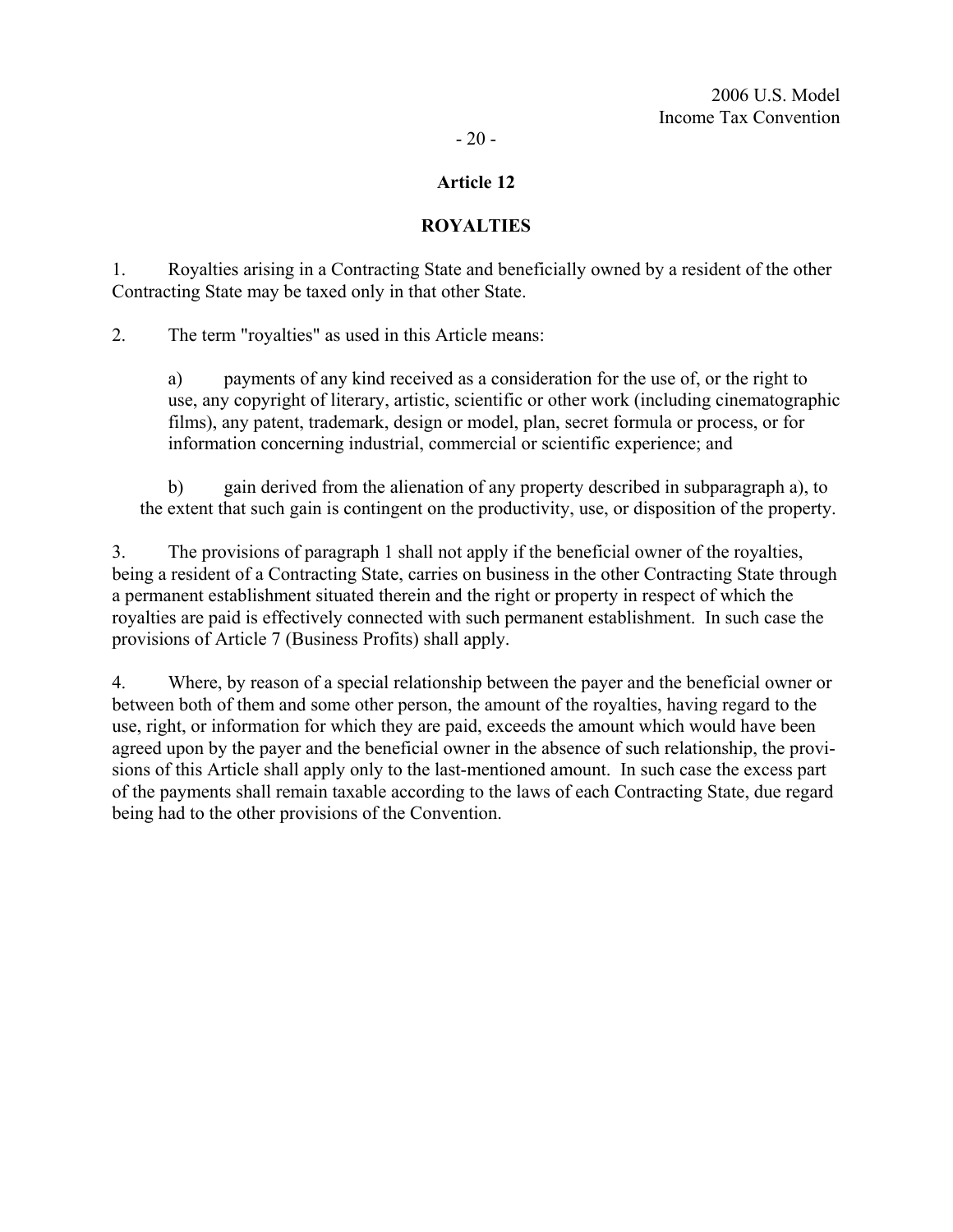#### **GAINS**

1. Gains derived by a resident of a Contracting State that are attributable to the alienation of real property situated in the other Contracting State may be taxed in that other State.

2. For the purposes of this Article the term "real property situated in the other Contracting State" shall include:

a) real property referred to in Article 6 (Income from Real Property);

b) where that other State is the United States, a United States real property interest; and

c) where that other State is ------,

i) shares, including rights to acquire shares, other than shares in which there is regular trading on a stock exchange, deriving their value or the greater part of their value directly or indirectly from real property referred to in subparagraph a) of this paragraph situated in --------; and

ii) an interest in a partnership or trust to the extent that the assets of the partnership or trust consist of real property situated in --------, or of shares referred to in clause i) of this sub-paragraph.

3. Gains from the alienation of movable property forming part of the business property of a permanent establishment that an enterprise of a Contracting State has in the other Contracting State, including such gains from the alienation of such a permanent establishment (alone or with the whole enterprise), may be taxed in that other State.

4. Gains derived by an enterprise of a Contracting State from the alienation of ships or aircraft operated or used in international traffic or personal property pertaining to the operation or use of such ships or aircraft shall be taxable only in that State.

5. Gains derived by an enterprise of a Contracting State from the alienation of containers (including trailers, barges and related equipment for the transport of containers) used for the transport of goods or merchandise shall be taxable only in that State, unless those containers are used for transport solely between places within the other Contracting State.

6. Gains from the alienation of any property other than property referred to in paragraphs 1 through 5 shall be taxable only in the Contracting State of which the alienator is a resident.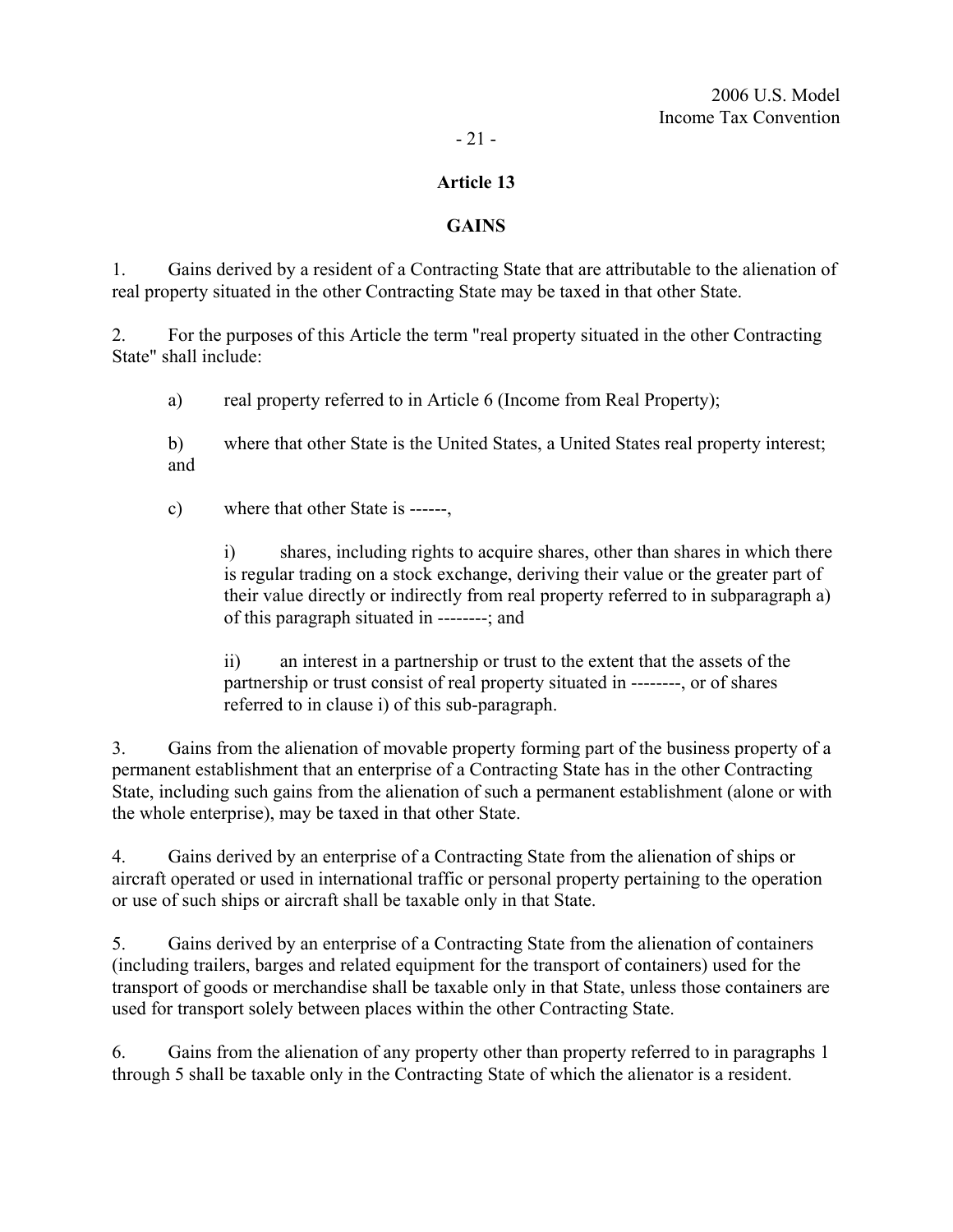#### **INCOME FROM EMPLOYMENT**

1. Subject to the provisions of Articles 15 (Directors' Fees), 17 (Pensions, Social Security, Annuities, Alimony, and Child Support) and 19 (Government Service), salaries, wages, and other similar remuneration derived by a resident of a Contracting State in respect of an employment shall be taxable only in that State unless the employment is exercised in the other Contracting State. If the employment is so exercised, such remuneration as is derived therefrom may be taxed in that other State.

2. Notwithstanding the provisions of paragraph 1, remuneration derived by a resident of a Contracting State in respect of an employment exercised in the other Contracting State shall be taxable only in the first-mentioned State if:

a) the recipient is present in the other State for a period or periods not exceeding in the aggregate 183 days in any twelve month period commencing or ending in the taxable year concerned;

b) the remuneration is paid by, or on behalf of, an employer who is not a resident of the other State; and

c) the remuneration is not borne by a permanent establishment which the employer has in the other State.

3. Notwithstanding the preceding provisions of this Article, remuneration described in paragraph 1 that is derived by a resident of a Contracting State in respect of an employment as a member of the regular complement of a ship or aircraft operated in international traffic shall be taxable only in that State.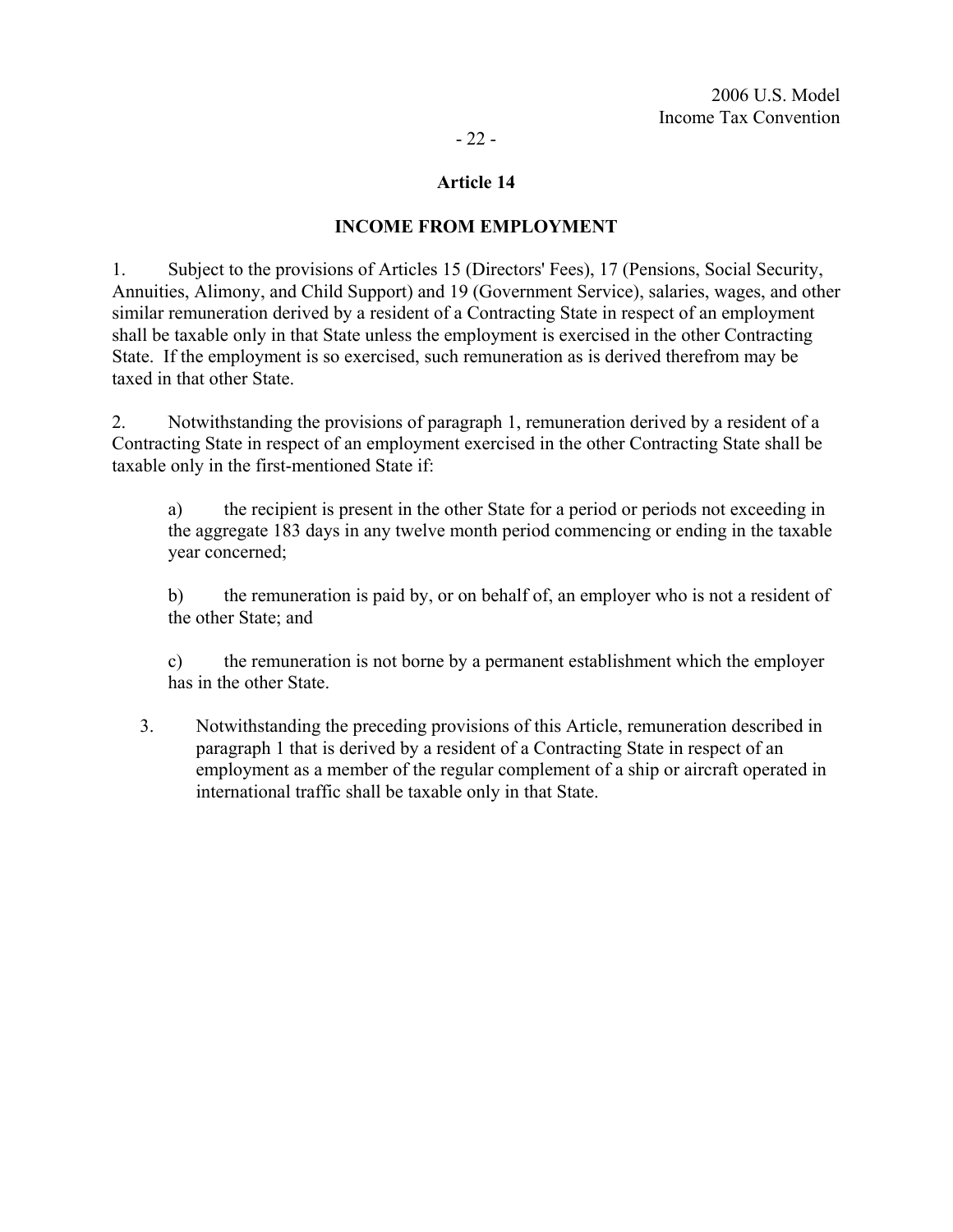# **DIRECTORS' FEES**

Directors' fees and other compensation derived by a resident of a Contracting State for services rendered in the other Contracting State in his capacity as a member of the board of directors of a company that is a resident of the other Contracting State may be taxed in that other Contracting State.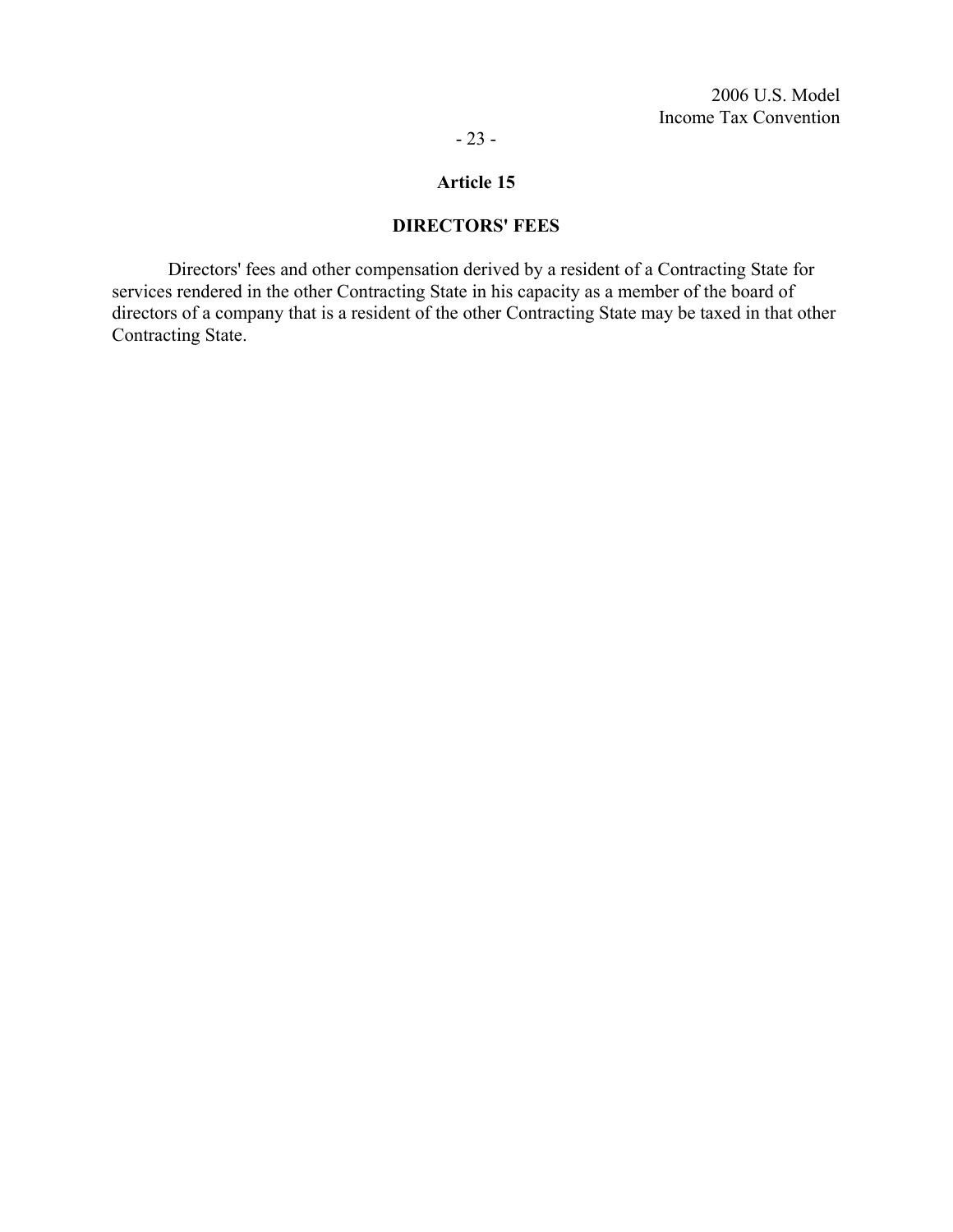#### **ENTERTAINERS AND SPORTSMEN**

1. Income derived by a resident of a Contracting State as an entertainer, such as a theater, motion picture, radio, or television artiste, or a musician, or as a sportsman, from his personal activities as such exercised in the other Contracting State, which income would be exempt from tax in that other Contracting State under the provisions of Articles 7 (Business Profits) and 14 (Income from Employment) may be taxed in that other State, except where the amount of the gross receipts derived by such entertainer or sportsman, including expenses reimbursed to him or borne on his behalf, from such activities does not exceed twenty thousand United States dollars (\$20,000) or its equivalent in ---------- for the taxable year of the payment.

2. Where income in respect of activities exercised by an entertainer or a sportsman in his capacity as such accrues not to the entertainer or sportsman himself but to another person, that income, notwithstanding the provisions of Article 7 (Business Profits) or 14 (Income from Employment), may be taxed in the Contracting State in which the activities of the entertainer or sportsman are exercised unless the contract pursuant to which the personal activities are performed allows that other person to designate the individual who is to perform the personal activities.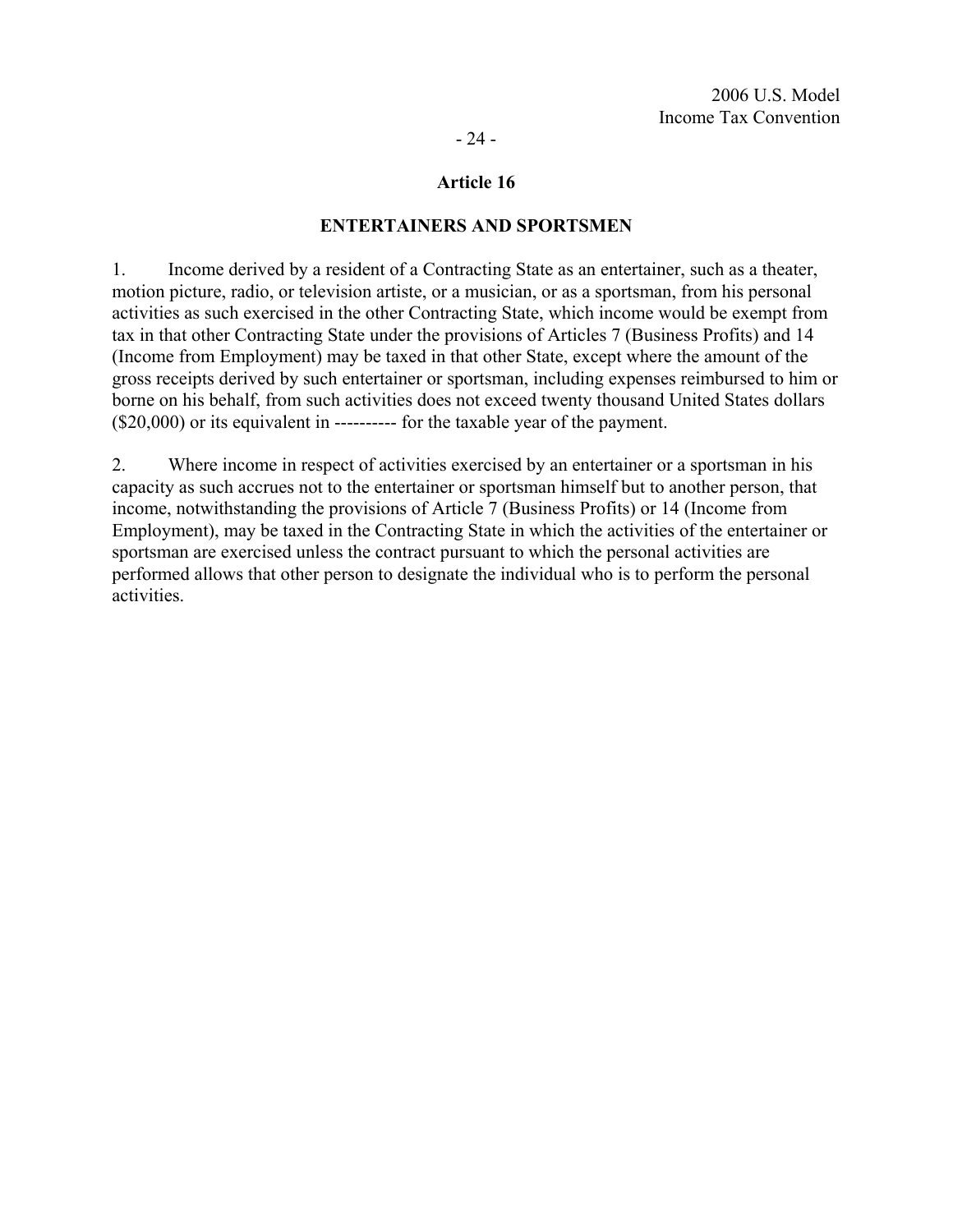- 25 -

# **Article 17**

# **PENSIONS, SOCIAL SECURITY, ANNUITIES, ALIMONY, AND CHILD SUPPORT**

1. a) Pensions and other similar remuneration beneficially owned by a resident of a Contracting State shall be taxable only in that State.

b) Notwithstanding subparagraph a), the amount of any such pension or remuneration arising in a Contracting State that, when received, would be exempt from taxation in that State if the beneficial owner were a resident thereof shall be exempt from taxation in the Contracting State of which the beneficial owner is a resident.

2. Notwithstanding the provisions of paragraph 1, payments made by a Contracting State under provisions of the social security or similar legislation of that State to a resident of the other Contracting State or to a citizen of the United States shall be taxable only in the first-mentioned State.

3. Annuities derived and beneficially owned by an individual resident of a Contracting State shall be taxable only in that State. The term "annuities" as used in this paragraph means a stated sum paid periodically at stated times during a specified number of years, or for life, under an obligation to make the payments in return for adequate and full consideration (other than services rendered).

4. Alimony paid by a resident of a Contracting State to a resident of the other Contracting State shall be taxable only in that other State. The term "alimony" as used in this paragraph means periodic payments made pursuant to a written separation agreement or a decree of divorce, separate maintenance, or compulsory support, which payments are taxable to the recipient under the laws of the State of which he is a resident.

5. Periodic payments, not dealt with in paragraph 4, for the support of a child made pursuant to a written separation agreement or a decree of divorce, separate maintenance, or compulsory support, paid by a resident of a Contracting State to a resident of the other Contracting State, shall be exempt from tax in both Contracting States.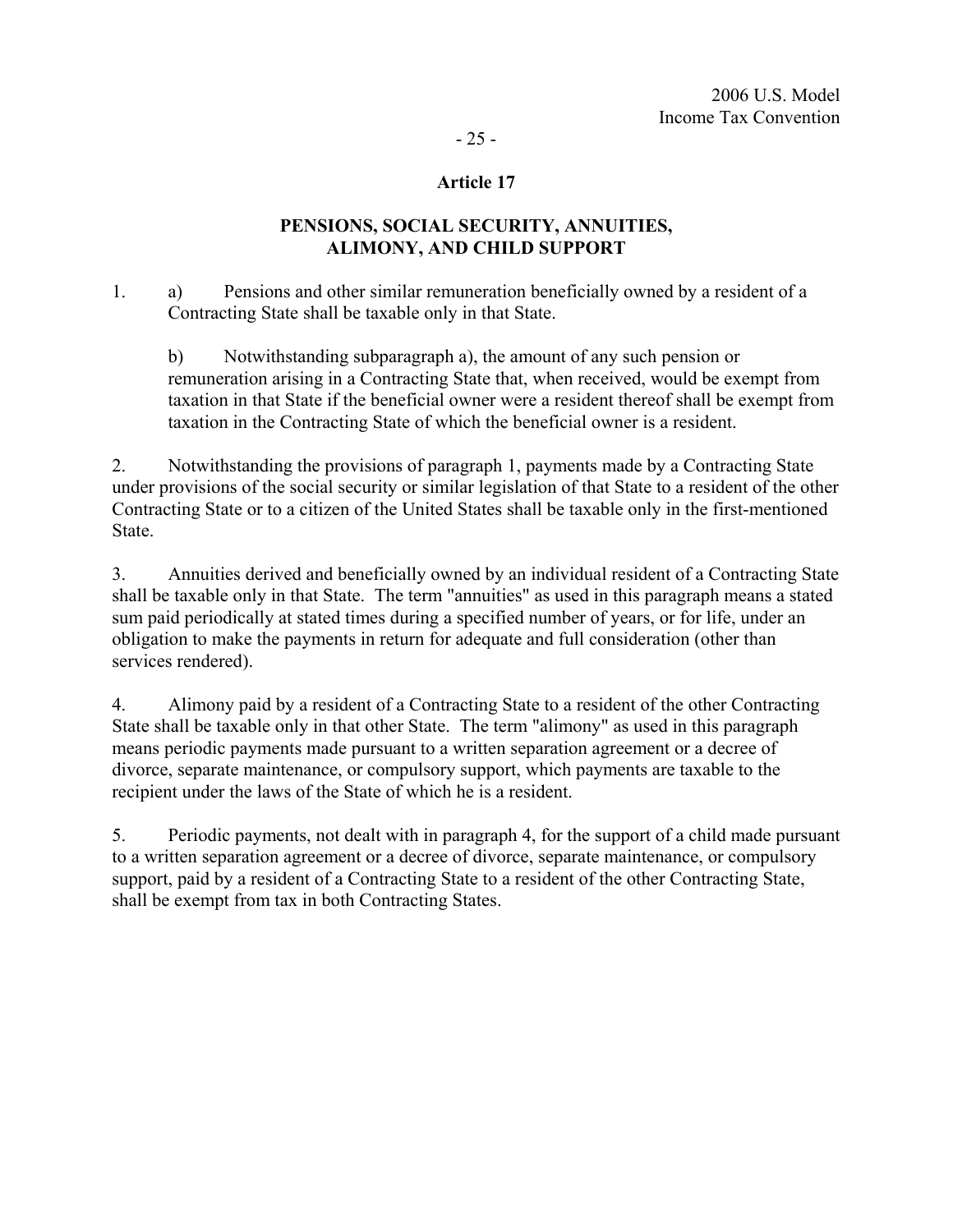- 26 -

## **Article 18**

## **PENSION FUNDS**

1. Where an individual who is a resident of one of the States is a member or beneficiary of, or participant in, a pension fund that is a resident of the other State, income earned by the pension fund may be taxed as income of that individual only when, and, subject to the provisions of paragraph 1 of Article 17 (Pensions, Social Security, Annuities, Alimony and Child Support), to the extent that, it is paid to, or for the benefit of, that individual from the pension fund (and not transferred to another pension fund in that other State).

2. Where an individual who is a member or beneficiary of, or participant in, a pension fund that is a resident of one of the States exercises an employment or self-employment in the other State:

a) contributions paid by or on behalf of that individual to the pension fund during the period that he exercises an employment or self-employment in the other State shall be deductible (or excludible) in computing his taxable income in that other State; and

b) any benefits accrued under the pension fund, or contributions made to the pension fund by or on behalf of the individual's employer, during that period shall not be treated as part of the employee's taxable income and any such contributions shall be allowed as a deduction in computing the taxable income of his employer in that other State.

The relief available under this paragraph shall not exceed the relief that would be allowed by the other State to residents of that State for contributions to, or benefits accrued under, a pension plan established in that State.

3. The provisions of paragraph 2 of this Article shall not apply unless:

a) contributions by or on behalf of the individual, or by or on behalf of the individual's employer, to the pension fund (or to another similar pension fund for which the first-mentioned pension fund was substituted) were made before the individual began to exercise an employment or self-employment in the other State; and

b) the competent authority of the other State has agreed that the pension fund generally corresponds to a pension fund established in that other State.

4. a) Where a citizen of the United States who is a resident of ------ exercises an employment in ------- the income from which is taxable in -------, the contribution is borne by an employer who is a resident of ------- or by a permanent establishment situated in -----, and the individual is a member or beneficiary of, or participant in, a pension plan established in ------,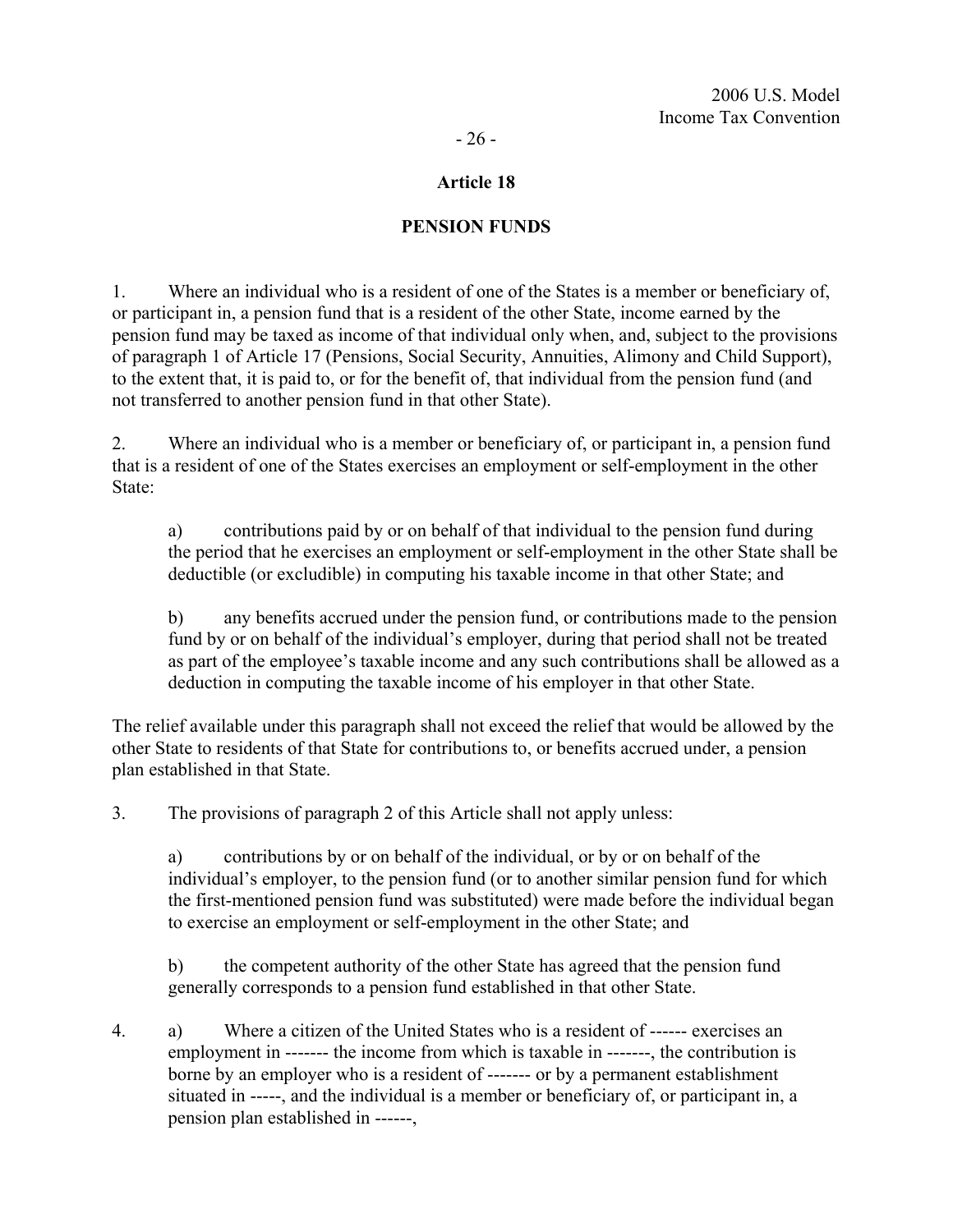i) contributions paid by or on behalf of that individual to the pension fund during the period that he exercises the employment in --------, and that are attributable to the employment, shall be deductible (or excludible) in computing his taxable income in the United States; and

ii) any benefits accrued under the pension fund, or contributions made to the pension fund by or on behalf of the individual's employer, during that period, and that are attributable to the employment, shall not be treated as part of the employee's taxable income in computing his taxable income in the United States.

b) The relief available under this paragraph shall not exceed the lesser of:

i) the relief that would be allowed by the United States to its residents for contributions to, or benefits accrued under, a generally corresponding pension plan established in the United States; and

ii) the amount of contributions or benefits that qualify for tax relief in --------.

c) For purposes of determining an individual's eligibility to participate in and receive tax benefits with respect to a pension plan established in the United States, contributions made to, or benefits accrued under, a pension plan established in ------ shall be treated as contributions or benefits under a generally corresponding pension plan established in the United States to the extent relief is available to the individual under this paragraph.

d) This paragraph shall not apply unless the competent authority of the United States has agreed that the pension plan generally corresponds to a pension plan established in the United States.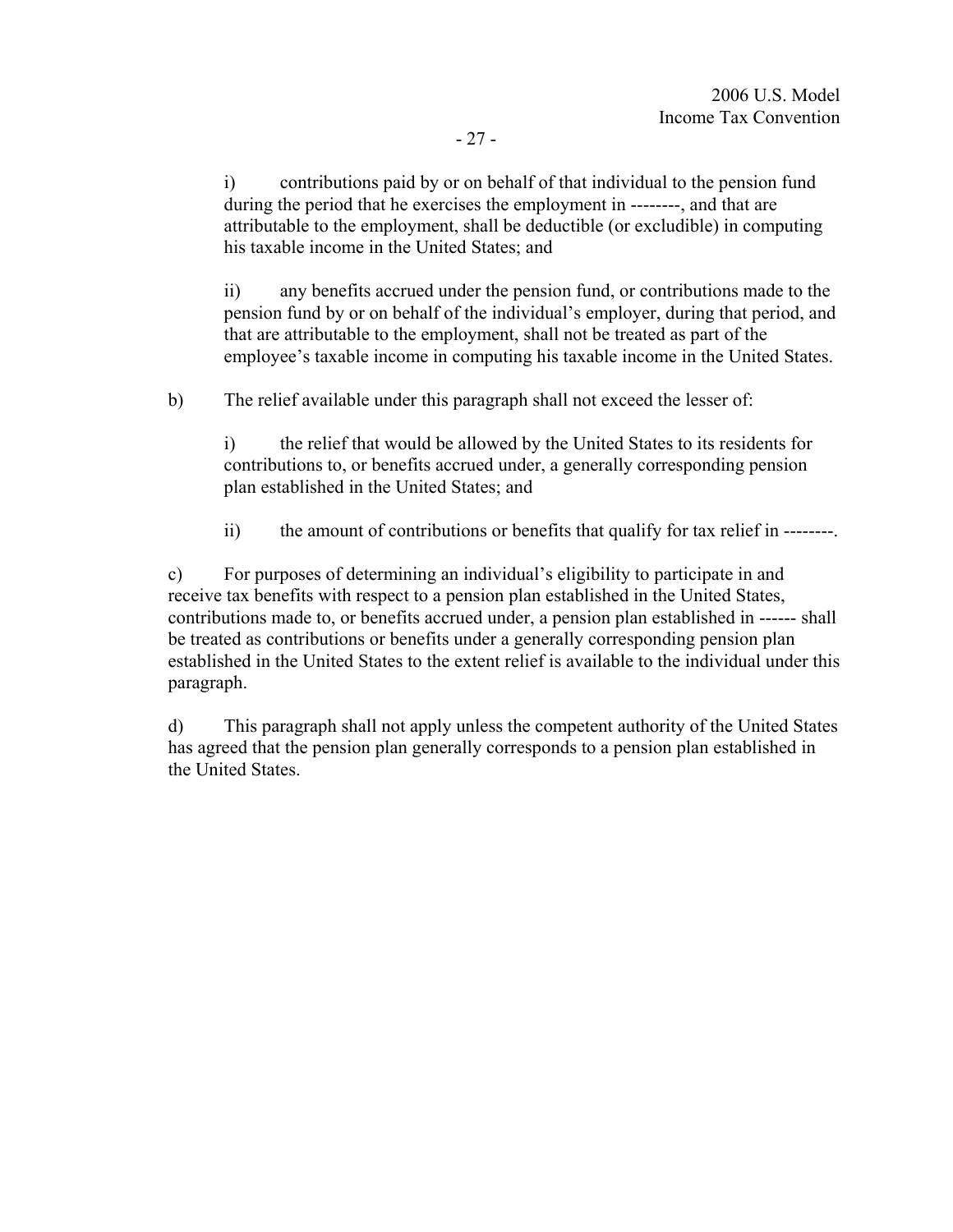## **GOVERNMENT SERVICE**

1. Notwithstanding the provisions of Articles 14 (Income from Employment), 15 (Directors' Fees), 16 (Entertainers and Sportsmen) and 20 (Students and Trainees):

a) Salaries, wages and other remuneration, other than a pension, paid to an individual in respect of services rendered to a Contracting State or a political subdivision or local authority thereof shall, subject to the provisions of subparagraph b), be taxable only in that State;

b) such remuneration, however, shall be taxable only in the other Contracting State if the services are rendered in that State and the individual is a resident of that State who:

i) is a national of that State; or

ii) did not become a resident of that State solely for the purpose of rendering the services.

2. Notwithstanding the provisions of paragraph 1 of Article 17 (Pensions, Social Security, Annuities, Alimony, and Child Support):

a) any pension and other similar remuneration paid by, or out of funds created by, a Contracting State or a political subdivision or a local authority thereof to an individual in respect of services rendered to that State or subdivision or authority (other than a payment to which paragraph 2 of Article 17 applies) shall, subject to the provisions of subparagraph b), be taxable only in that State;

b) such pension, however, shall be taxable only in the other Contracting State if the individual is a resident of, and a national of, that State.

3. The provisions of Articles 14 (Income from Employment), 15 (Directors' Fees), 16 (Entertainers and Sportsmen) and 17 (Pensions, Social Security, Annuities, Alimony, and Child Support) shall apply to salaries, wages and other remuneration, and to pensions, in respect of services rendered in connection with a business carried on by a Contracting State or a political subdivision or a local authority thereof.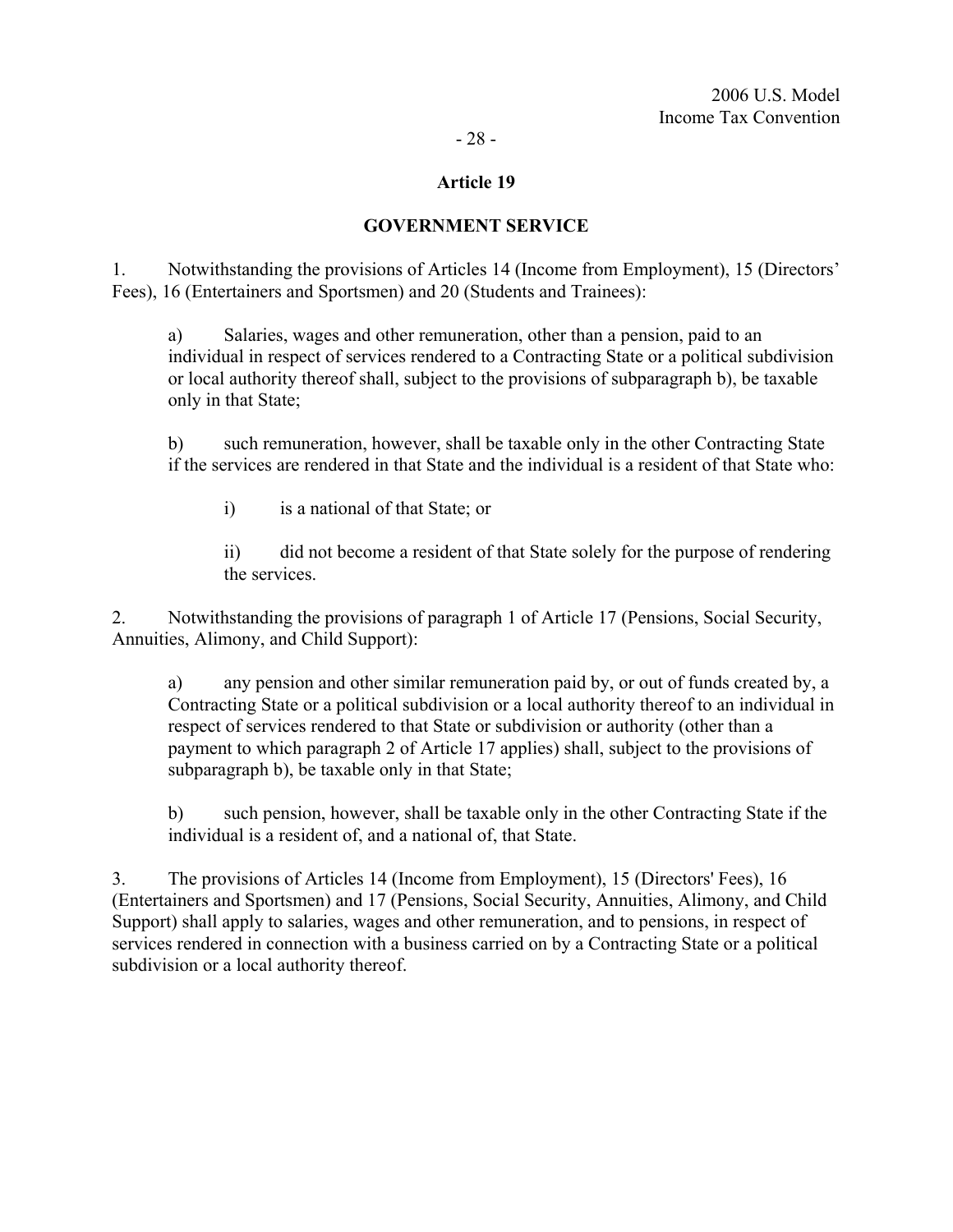## **STUDENTS AND TRAINEES**

1. Payments, other than compensation for personal services, received by a student or business trainee who is, or was immediately before visiting a Contracting State, a resident of the other Contracting State, and who is present in the first-mentioned State for the purpose of his full-time education or for his full-time training, shall not be taxed in that State, provided that such payments arise outside that State, and are for the purpose of his maintenance, education or training. The exemption from tax provided by this paragraph shall apply to a business trainee only for a period of time not exceeding one year from the date the business trainee first arrives in the first-mentioned Contracting State for the purpose of training.

2. A student or business trainee within the meaning of paragraph 1 shall be exempt from tax by the Contracting State in which the individual is temporarily present with respect to income from personal services in an aggregate amount equal to \$9,000 or its equivalent in [ ] annually. The competent authorities shall, every five years, adjust the amount provided in this subparagraph to the extent necessary to take into account changes in the U.S. personal exemption and the standard deduction.

3. For purposes of this Article, a business trainee is an individual:

a) who is temporarily in a Contracting State for the purpose of securing training required to qualify the individual to practice a profession or professional specialty; or

b) who is temporarily in a Contracting State as an employee of, or under contract with, a resident of the other Contracting State, for the primary purpose of acquiring technical, professional, or business experience from a person other than that resident of the other Contracting State (or a person related to such resident of the other Contracting State).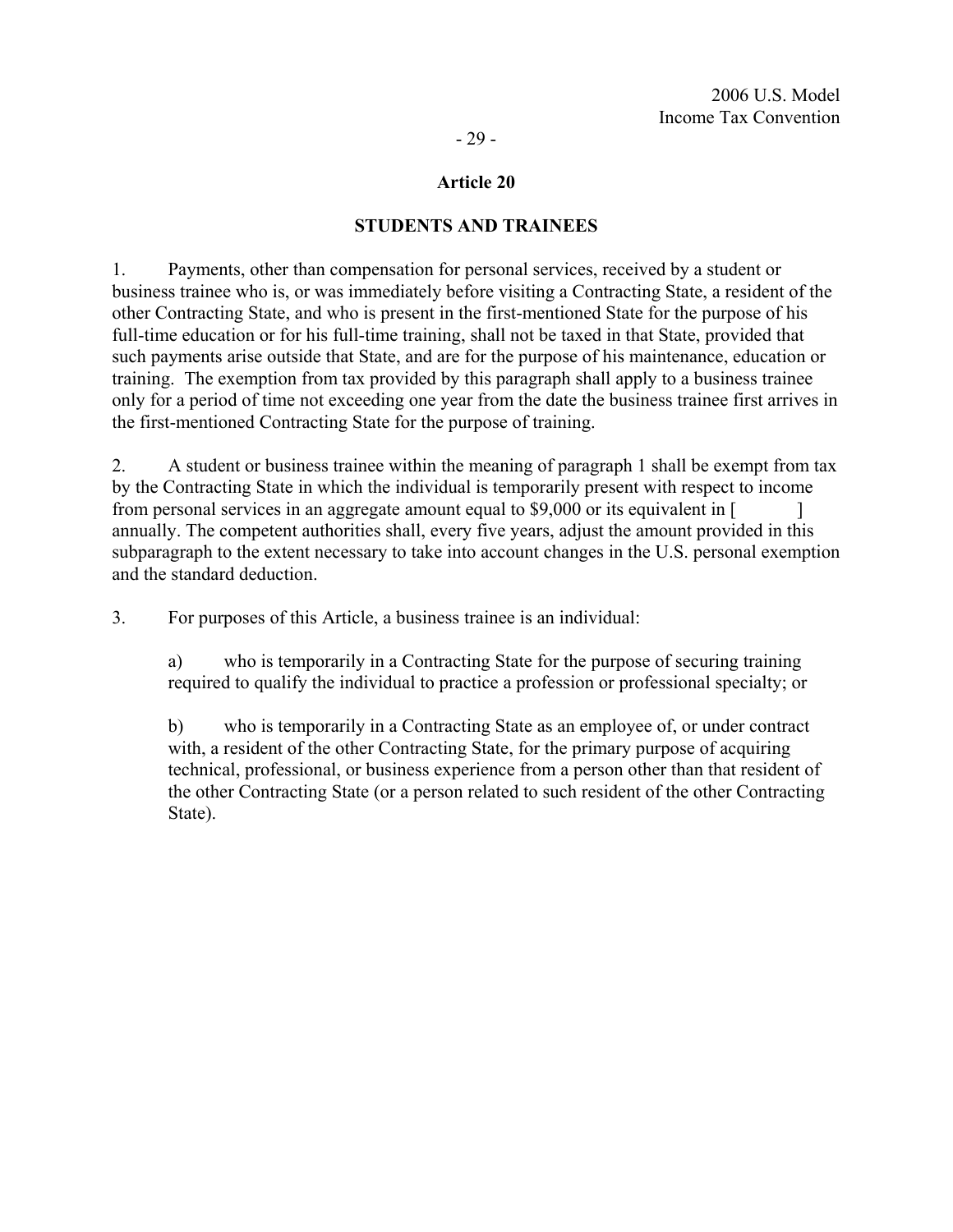$-30-$ 

## **Article 21**

#### **OTHER INCOME**

1. Items of income beneficially owned by a resident of a Contracting State, wherever arising, not dealt with in the foregoing Articles of this Convention shall be taxable only in that State.

2. The provisions of paragraph 1 shall not apply to income, other than income from real property as defined in paragraph 2 of Article 6 (Income from Real Property), if the beneficial owner of the income, being a resident of a Contracting State, carries on business in the other Contracting State through a permanent establishment situated therein and the income is attributable to such permanent establishment. In such case the provisions of Article 7 (Business Profits) shall apply.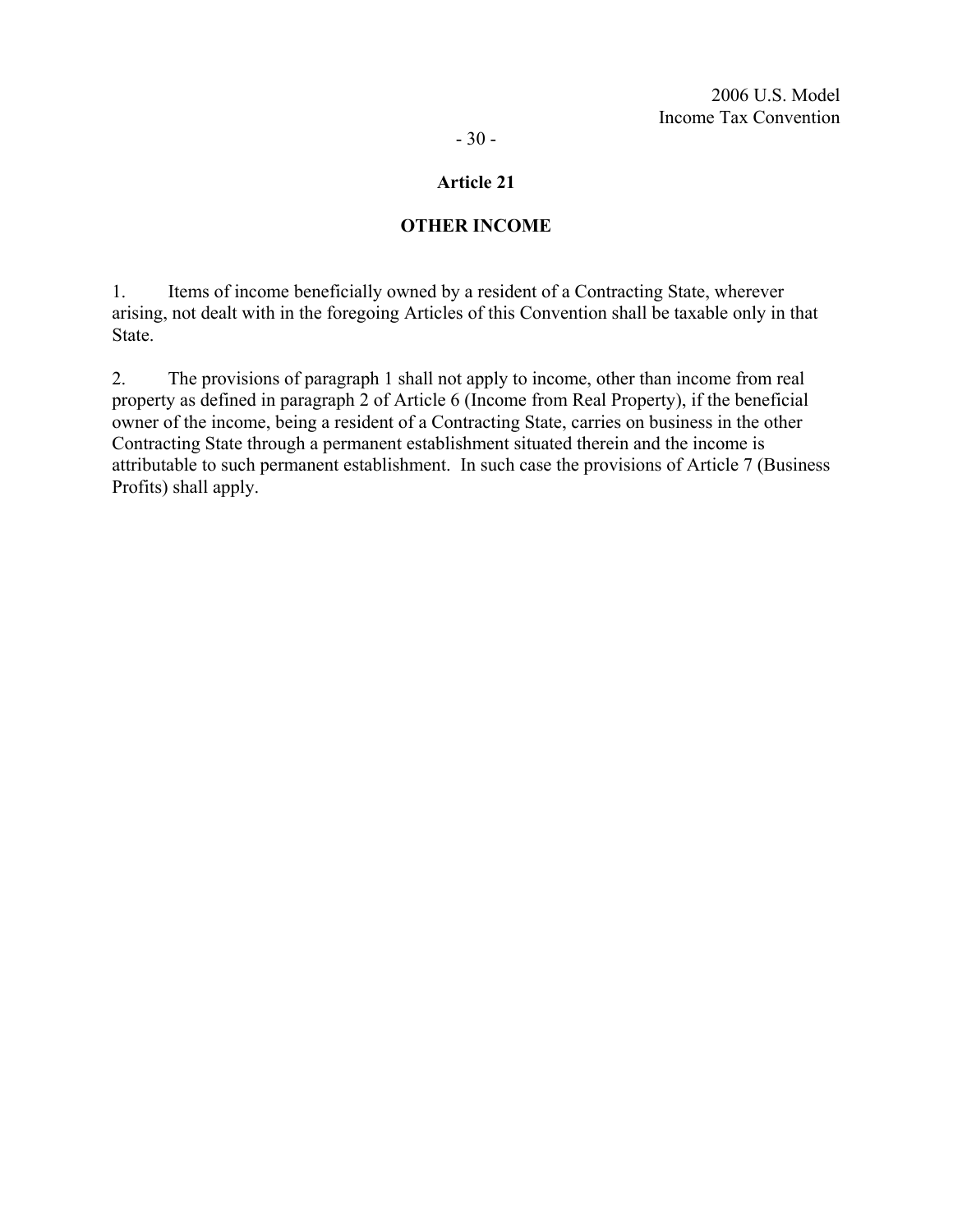## **LIMITATION ON BENEFITS**

1. Except as otherwise provided in this Article, a resident of a Contracting State shall not be entitled to the benefits of this Convention otherwise accorded to residents of a Contracting State unless such resident is a "qualified person" as defined in paragraph 2.

2. A resident of a Contracting State shall be a qualified person for a taxable year if the resident is:

- a) an individual;
- b) a Contracting State, or a political subdivision or local authority thereof;
- c) a company, if:

i) the principal class of its shares (and any disproportionate class of shares) is regularly traded on one or more recognized stock exchanges, and either:

A) its principal class of shares is primarily traded on one or more recognized stock exchanges located in the Contracting State of which the company is a resident; or

B) the company's primary place of management and control is in the Contracting State of which it is a resident; or

ii) at least 50 percent of the aggregate vote and value of the shares (and at least 50 percent of any disproportionate class of shares) in the company is owned directly or indirectly by five or fewer companies entitled to benefits under clause i) of this subparagraph, provided that, in the case of indirect ownership, each intermediate owner is a resident of either Contracting State;

d) a person described in paragraph 2 of Article 4 of this Convention, provided that, in the case of a person described in subparagraph a) of that paragraph, more than 50 percent of the person's beneficiaries, members or participants are individuals resident in either Contracting State; or

e) a person other than an individual, if: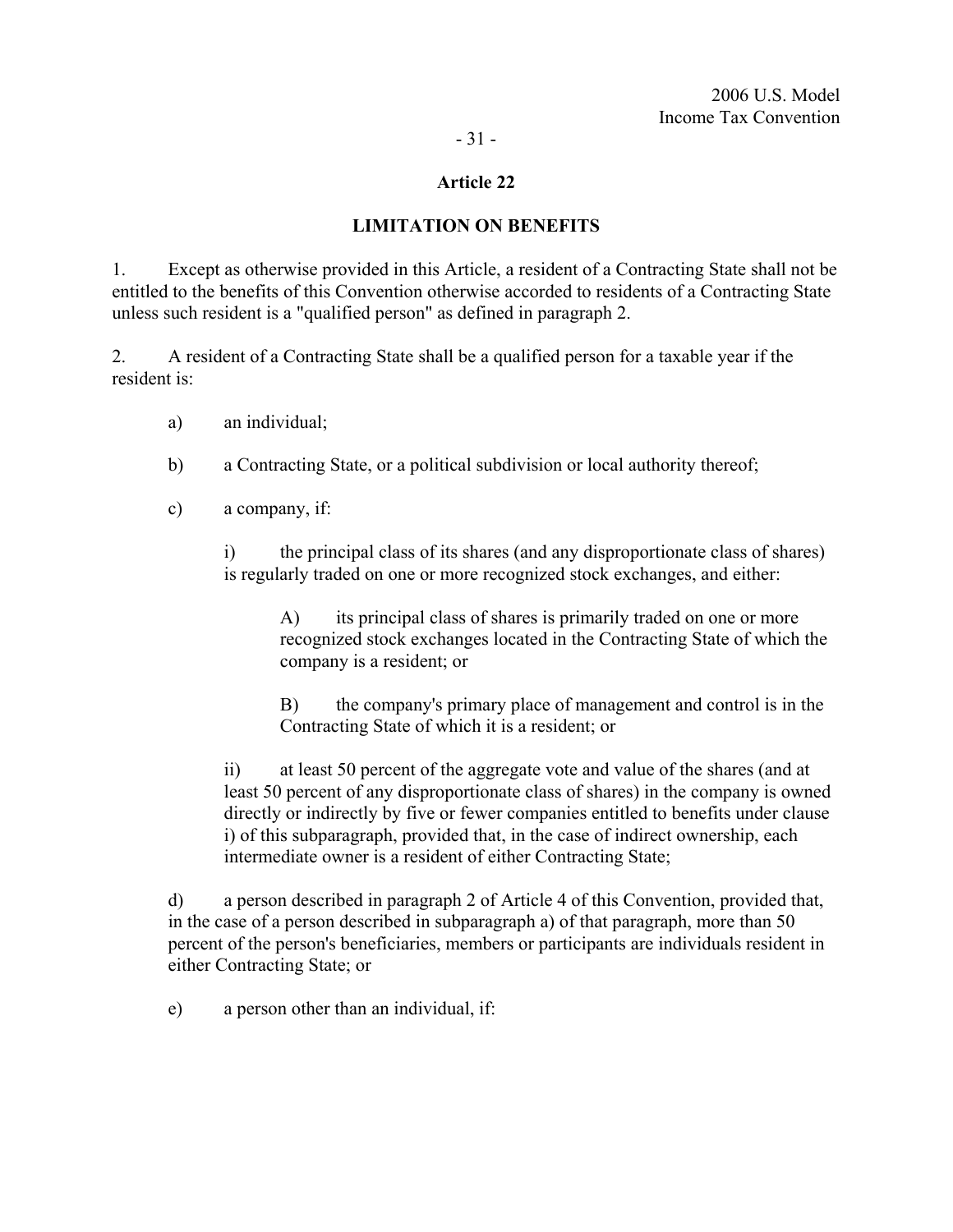i) on at least half the days of the taxable year, persons who are residents of that Contracting State and that are entitled to the benefits of this Convention under subparagraph a), subparagraph b), clause i) of subparagraph c), or subparagraph d) of this paragraph own, directly or indirectly, shares or other beneficial interests representing at least 50 percent of the aggregate voting power and value (and at least 50 percent of any disproportionate class of shares) of the person, provided that, in the case of indirect ownership, each intermediate owner is a resident of that Contracting State, and

ii) less than 50 percent of the person's gross income for the taxable year, as determined in the person's State of residence, is paid or accrued, directly or indirectly, to persons who are not residents of either Contracting State entitled to the benefits of this Convention under subparagraph a), subparagraph b), clause i) of subparagraph c), or subparagraph d) of this paragraph in the form of payments that are deductible for purposes of the taxes covered by this Convention in the person's State of residence (but not including arm's length payments in the ordinary course of business for services or tangible property).

3. a) A resident of a Contracting State will be entitled to benefits of the Convention with respect to an item of income derived from the other State, regardless of whether the resident is a qualified person, if the resident is engaged in the active conduct of a trade or business in the first-mentioned State (other than the business of making or managing investments for the resident's own account, unless these activities are banking, insurance or securities activities carried on by a bank, insurance company or registered securities dealer), and the income derived from the other Contracting State is derived in connection with, or is incidental to, that trade or business.

b) If a resident of a Contracting State derives an item of income from a trade or business activity conducted by that resident in the other Contracting State, or derives an item of income arising in the other Contracting State from a related person, the conditions described in subparagraph a) shall be considered to be satisfied with respect to such item only if the trade or business activity carried on by the resident in the firstmentioned Contracting State is substantial in relation to the trade or business activity carried on by the resident or such person in the other Contracting State. Whether a trade or business activity is substantial for the purposes of this paragraph will be determined based on all the facts and circumstances.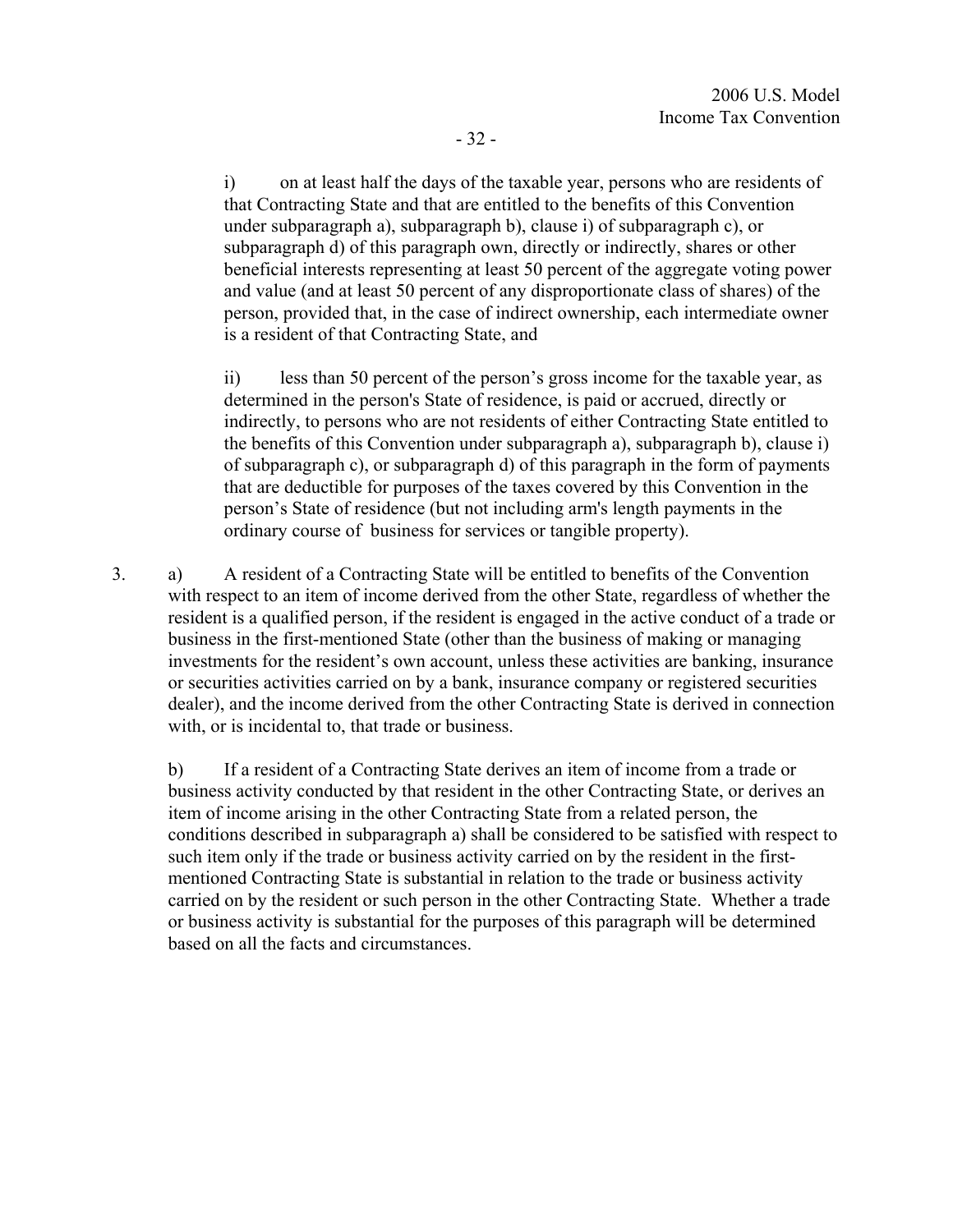c) For purposes of applying this paragraph, activities conducted by persons connected to a person shall be deemed to be conducted by such person. A person shall be connected to another if one possesses at least 50 percent of the beneficial interest in the other (or, in the case of a company, at least 50 percent of the aggregate vote and value of the company's shares or of the beneficial equity interest in the company) or another person possesses at least 50 percent of the beneficial interest (or, in the case of a company, at least 50 percent of the aggregate vote and value of the company's shares or of the beneficial equity interest in the company) in each person. In any case, a person shall be considered to be connected to another if, based on all the relevant facts and circumstances, one has control of the other or both are under the control of the same person or persons.

4. If a resident of a Contracting State is neither a qualified person pursuant to the provisions of paragraph 2 nor entitled to benefits with respect to an item of income under paragraph 3 of this Article the competent authority of the other Contracting State may, nevertheless, grant the benefits of this Convention, or benefits with respect to a specific item of income, if it determines that the establishment, acquisition or maintenance of such person and the conduct of its operations did not have as one of its principal purposes the obtaining of benefits under this **Convention** 

5. For purposes of this Article:

a) the term "recognized stock exchange" means:

i) the NASDAQ System owned by the National Association of Securities Dealers, Inc. and any stock exchange registered with the U.S. Securities and Exchange Commission as a national securities exchange under the U.S. Securities Exchange Act of 1934;

- ii) stock exchanges of -------; and
- iii) any other stock exchange agreed upon by the competent authorities;

b) the term "principal class of shares" means the ordinary or common shares of the company, provided that such class of shares represents the majority of the voting power and value of the company. If no single class of ordinary or common shares represents the majority of the aggregate voting power and value of the company, the "principal class of shares" are those classes that in the aggregate represent a majority of the aggregate voting power and value of the company

c) the term "disproportionate class of shares" means any class of shares of a company resident in one of the Contracting States that entitles the shareholder to disproportionately higher participation, through dividends, redemption payments or otherwise, in the earnings generated in the other State by particular assets or activities of the company; and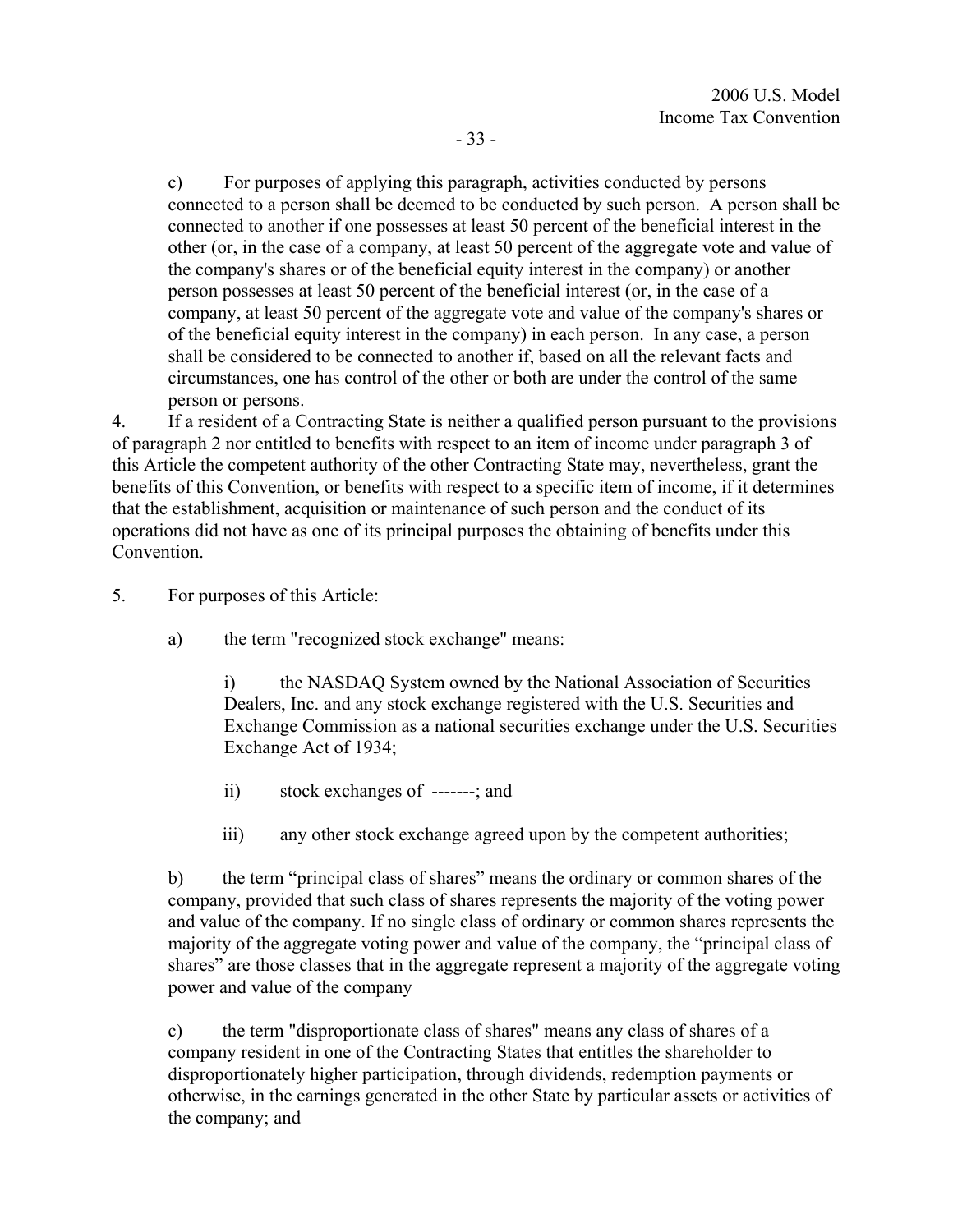d) a company's "primary place of management and control" will be in the Contracting State of which it is a resident only if executive officers and senior management employees exercise day-to-day responsibility for more of the strategic, financial and operational policy decision making for the company (including its direct and indirect subsidiaries) in that State than in any other state and the staff of such persons conduct more of the day-to-day activities necessary for preparing and making those decisions in that State than in any other state.

- 34 -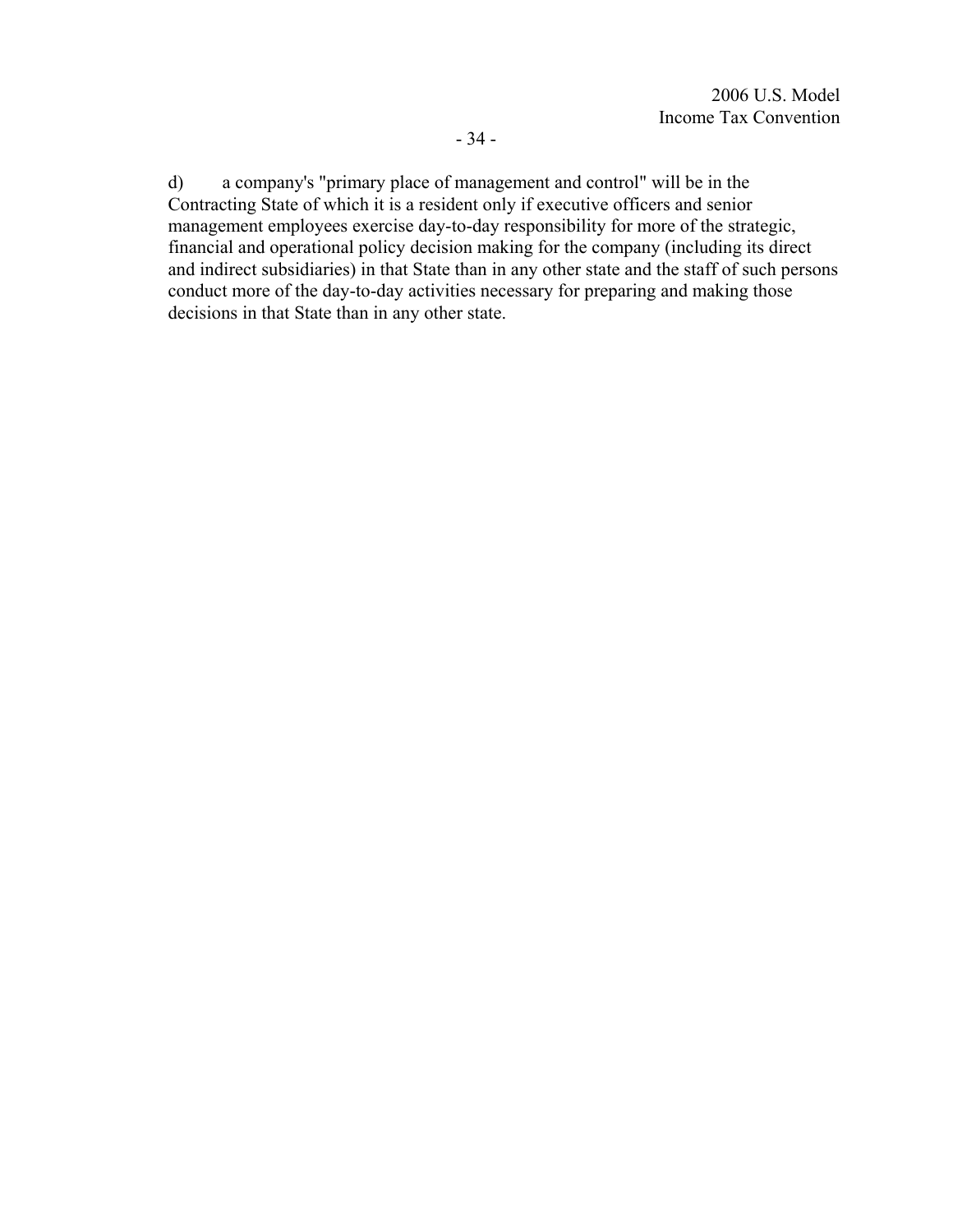## **RELIEF FROM DOUBLE TAXATION**

1. In the case of -------, double taxation will be relieved as follows:

2. In accordance with the provisions and subject to the limitations of the law of the United States (as it may be amended from time to time without changing the general principle hereof), the United States shall allow to a resident or citizen of the United States as a credit against the United States tax on income applicable to residents and citizens:

a) the income tax paid or accrued to ------ by or on behalf of such resident or citizen; and

b) in the case of a United States company owning at least 10 percent of the voting stock of a company that is a resident of -------- and from which the United States company receives dividends, the income tax paid or accrued to ------- by or on behalf of the payer with respect to the profits out of which the dividends are paid.

For the purposes of this paragraph, the taxes referred to in paragraphs 3 a) and 4 of Article 2 (Taxes Covered) shall be considered income taxes.

3. For the purposes of applying paragraph 2 of this Article, an item of gross income, as determined under the laws of the United States, derived by a resident of the United States that, under this Convention, may be taxed in ----- shall be deemed to be income from sources in -----.

4. Where a United States citizen is a resident of -------:

a) with respect to items of income that under the provisions of this Convention are exempt from United States tax or that are subject to a reduced rate of United States tax when derived by a resident of ------ who is not a United States citizen, ------- shall allow as a credit against -------- tax, only the tax paid, if any, that the United States may impose under the provisions of this Convention, other than taxes that may be imposed solely by reason of citizenship under the saving clause of paragraph 4 of Article 1 (General Scope);

b) for purposes of applying paragraph 2 to compute United States tax on those items of income referred to in subparagraph a), the United States shall allow as a credit against United States tax the income tax paid to -------- after the credit referred to in subparagraph a); the credit so allowed shall not reduce the portion of the United States tax that is creditable against the ----------- tax in accordance with subparagraph a); and c) for the exclusive purpose of relieving double taxation in the United States under subparagraph b), items of income referred to in subparagraph a) shall be deemed to arise in ------- to the extent necessary to avoid double taxation of such income under subparagraph b).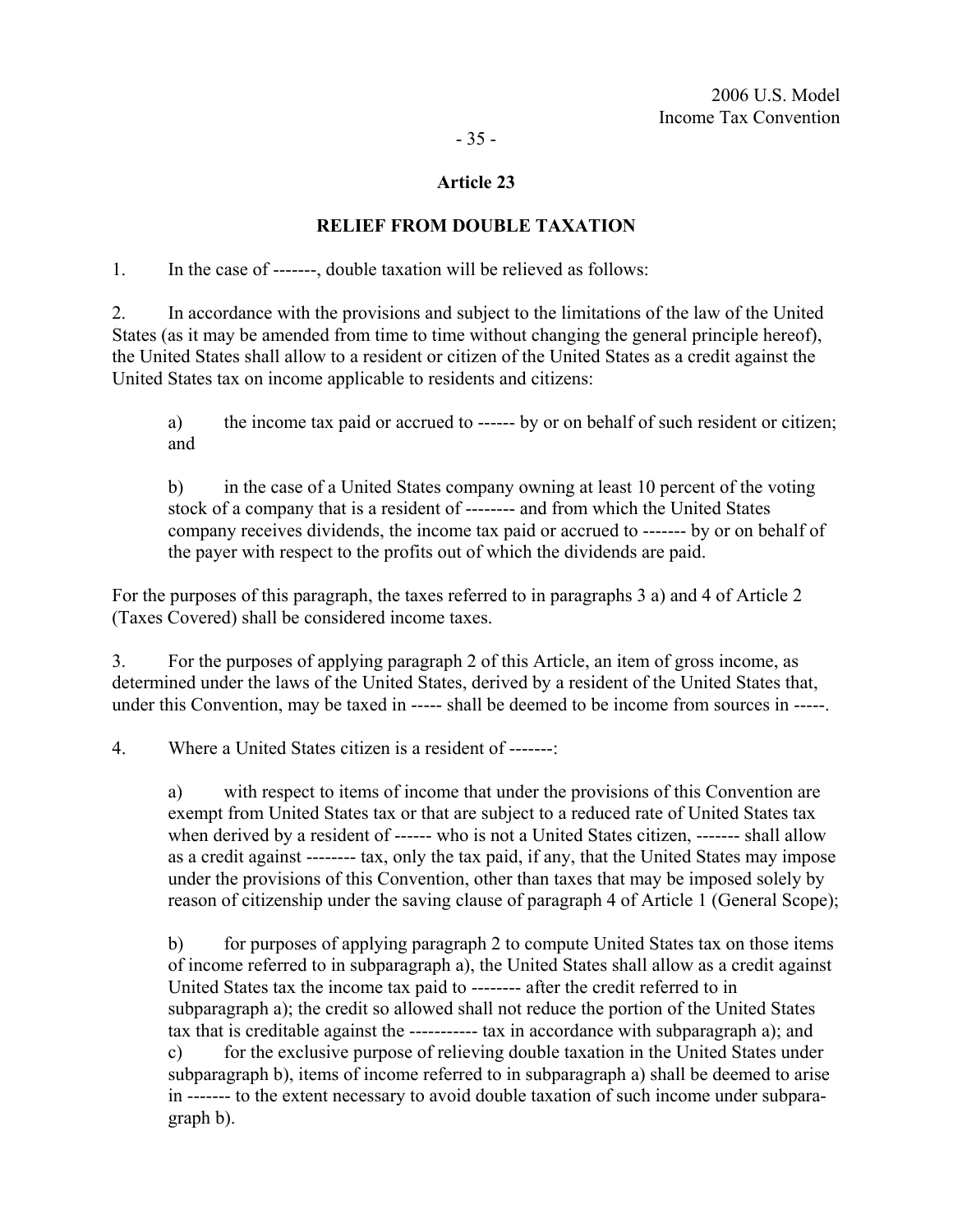#### **NON-DISCRIMINATION**

1. Nationals of a Contracting State shall not be subjected in the other Contracting State to any taxation or any requirement connected therewith that is more burdensome than the taxation and connected requirements to which nationals of that other State in the same circumstances, in particular with respect to residence, are or may be subjected. This provision shall also apply to persons who are not residents of one or both of the Contracting States. However, for the purposes of United States taxation, United States nationals who are subject to tax on a worldwide basis are not in the same circumstances as nationals of --------- who are not residents of the United States.

2. The taxation on a permanent establishment that an enterprise of a Contracting State has in the other Contracting State shall not be less favorably levied in that other State than the taxation levied on enterprises of that other State carrying on the same activities.

3. The provisions of paragraphs 1 and 2 shall not be construed as obliging a Contracting State to grant to residents of the other Contracting State any personal allowances, reliefs, and reductions for taxation purposes on account of civil status or family responsibilities that it grants to its own residents.

4. Except where the provisions of paragraph 1 of Article 9 (Associated Enterprises), paragraph 5 of Article 11 (Interest), or paragraph 4 of Article 12 (Royalties) apply, interest, royalties, and other disbursements paid by a resident of a Contracting State to a resident of the other Contracting State shall, for the purpose of determining the taxable profits of the first-mentioned resident, be deductible under the same conditions as if they had been paid to a resident of the first-mentioned State. Similarly, any debts of a resident of a Contracting State to a resident of the other Contracting State shall, for the purpose of determining the taxable capital of the first-mentioned resident, be deductible under the same conditions as if they had been contracted to a resident of the first-mentioned State.

5. Enterprises of a Contracting State, the capital of which is wholly or partly owned or controlled, directly or indirectly, by one or more residents of the other Contracting State, shall not be subjected in the first-mentioned State to any taxation or any requirement connected therewith that is more burdensome than the taxation and connected requirements to which other similar enterprises of the first-mentioned State are or may be subjected.

6. Nothing in this Article shall be construed as preventing either Contracting State from imposing a tax as described in paragraph 8 of Article 10 (Dividends).

7. The provisions of this Article shall, notwithstanding the provisions of Article 2 (Taxes Covered), apply to taxes of every kind and description imposed by a Contracting State or a political subdivision or local authority thereof.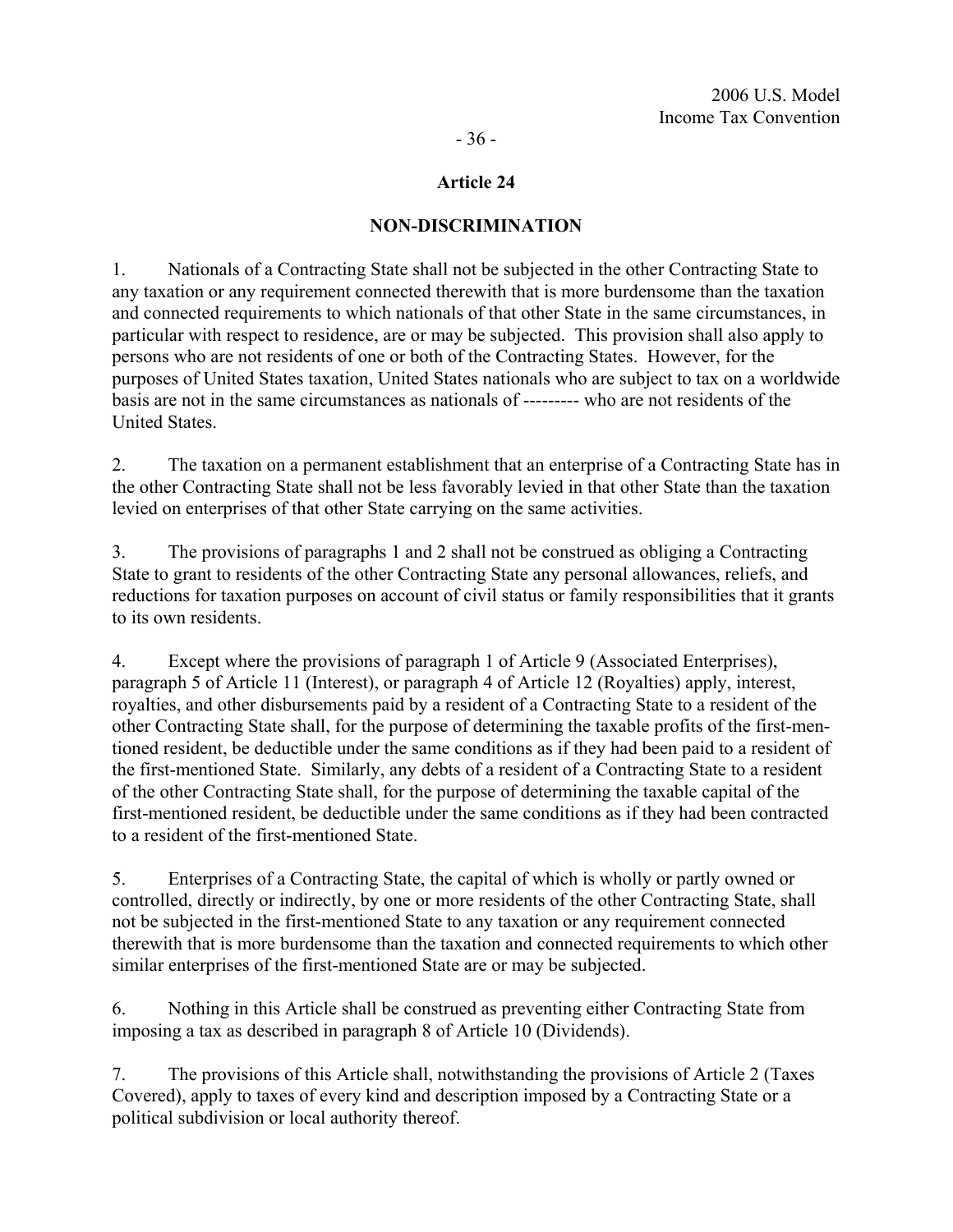- 37 -

## **Article 25**

## **MUTUAL AGREEMENT PROCEDURE**

1. Where a person considers that the actions of one or both of the Contracting States result or will result for such person in taxation not in accordance with the provisions of this Convention, it may, irrespective of the remedies provided by the domestic law of those States, and the time limits prescribed in such laws for presenting claims for refund, present its case to the competent authority of either Contracting State.

2. The competent authority shall endeavor, if the objection appears to it to be justified and if it is not itself able to arrive at a satisfactory solution, to resolve the case by mutual agreement with the competent authority of the other Contracting State, with a view to the avoidance of taxation which is not in accordance with the Convention. Any agreement reached shall be implemented notwithstanding any time limits or other procedural limitations in the domestic law of the Contracting States. Assessment and collection procedures shall be suspended during the period that any mutual agreement proceeding is pending.

3. The competent authorities of the Contracting States shall endeavor to resolve by mutual agreement any difficulties or doubts arising as to the interpretation or application of the Convention. They also may consult together for the elimination of double taxation in cases not provided for in the Convention. In particular the competent authorities of the Contracting States may agree:

a) to the same attribution of income, deductions, credits, or allowances of an enterprise of a Contracting State to its permanent establishment situated in the other Contracting State;

b) to the same allocation of income, deductions, credits, or allowances between persons;

c) to the settlement of conflicting application of the Convention, including conflicts regarding:

- i) the characterization of particular items of income;
- ii) the characterization of persons;
- iii) the application of source rules with respect to particular items of income;
- iv) the meaning of any term used in the Convention;
- v) the timing of particular items of income;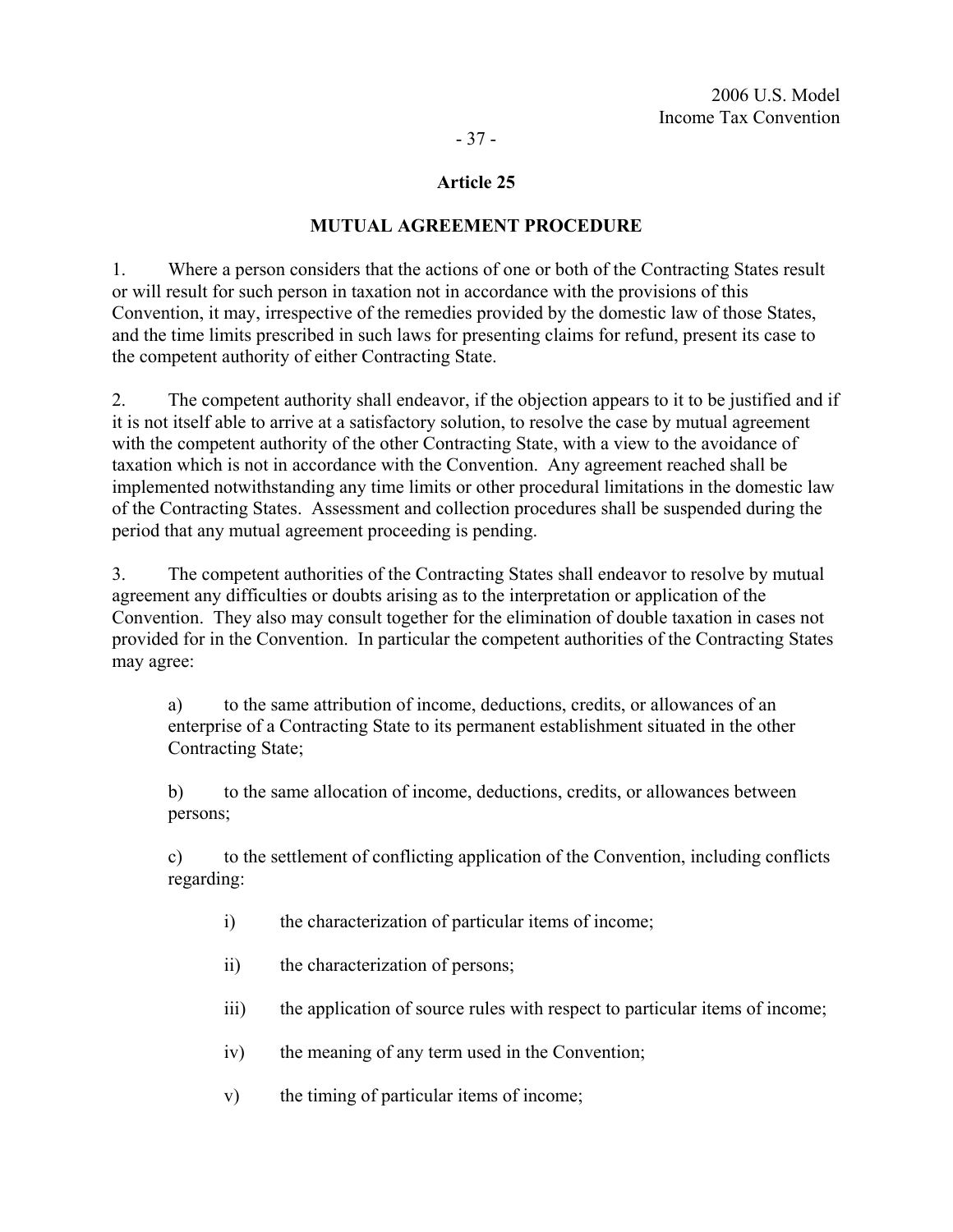d) to advance pricing arrangements; and

e) to the application of the provisions of domestic law regarding penalties, fines, and interest in a manner consistent with the purposes of the Convention.

4. The competent authorities also may agree to increases in any specific dollar amounts referred to in the Convention to reflect economic or monetary developments.

5. The competent authorities of the Contracting States may communicate with each other directly, including through a joint commission, for the purpose of reaching an agreement in the sense of the preceding paragraphs.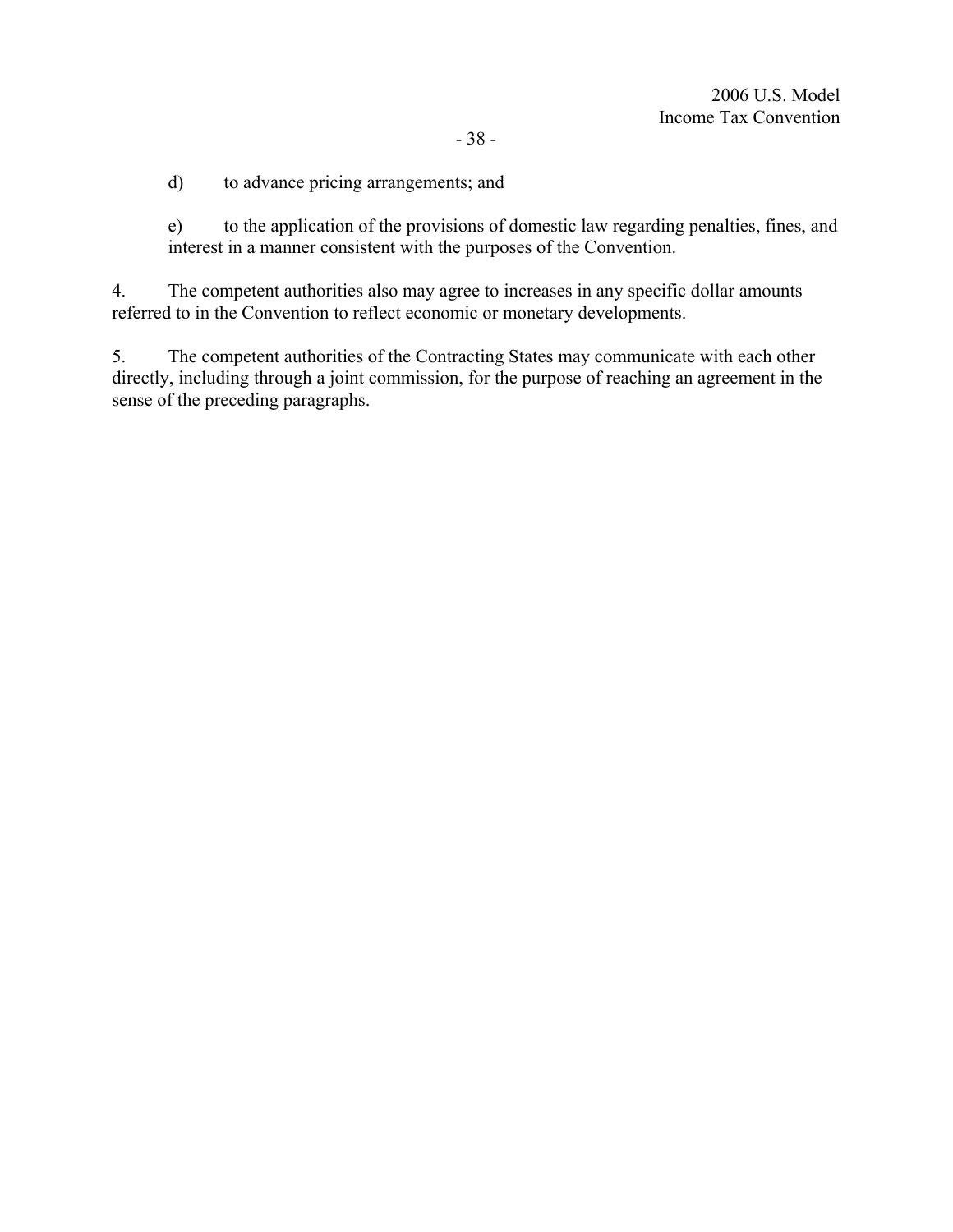## **EXCHANGE OF INFORMATION AND ADMINISTRATIVE ASSISTANCE**

1. The competent authorities of the Contracting States shall exchange such information as may be relevant for carrying out the provisions of this Convention or of the domestic laws of the Contracting States concerning taxes of every kind imposed by a Contracting State to the extent that the taxation thereunder is not contrary to the Convention, including information relating to the assessment or collection of, the enforcement or prosecution in respect of, or the determination of appeals in relation to, such taxes. The exchange of information is not restricted by paragraph 1 of Article 1 (General Scope) or Article 2 (Taxes Covered).

2. Any information received under this Article by a Contracting State shall be treated as secret in the same manner as information obtained under the domestic laws of that State and shall be disclosed only to persons or authorities (including courts and administrative bodies) involved in the assessment, collection, or administration of, the enforcement or prosecution in respect of, or the determination of appeals in relation to, the taxes referred to above, or the oversight of such functions. Such persons or authorities shall use the information only for such purposes. They may disclose the information in public court proceedings or in judicial decisions.

3. In no case shall the provisions of the preceding paragraphs be construed so as to impose on a Contracting State the obligation:

a) to carry out administrative measures at variance with the laws and administrative practice of that or of the other Contracting State;

b) to supply information that is not obtainable under the laws or in the normal course of the administration of that or of the other Contracting State;

c) to supply information that would disclose any trade, business, industrial, commercial, or professional secret or trade process, or information the disclosure of which would be contrary to public policy (ordre public).

4. If information is requested by a Contracting State in accordance with this Article, the other Contracting State shall use its information gathering measures to obtain the requested information, even though that other State may not need such information for its own purposes. The obligation contained in the preceding sentence is subject to the limitations of paragraph 3 but in no case shall such limitation be construed to permit a Contracting State to decline to supply information because it has no domestic interest in such information.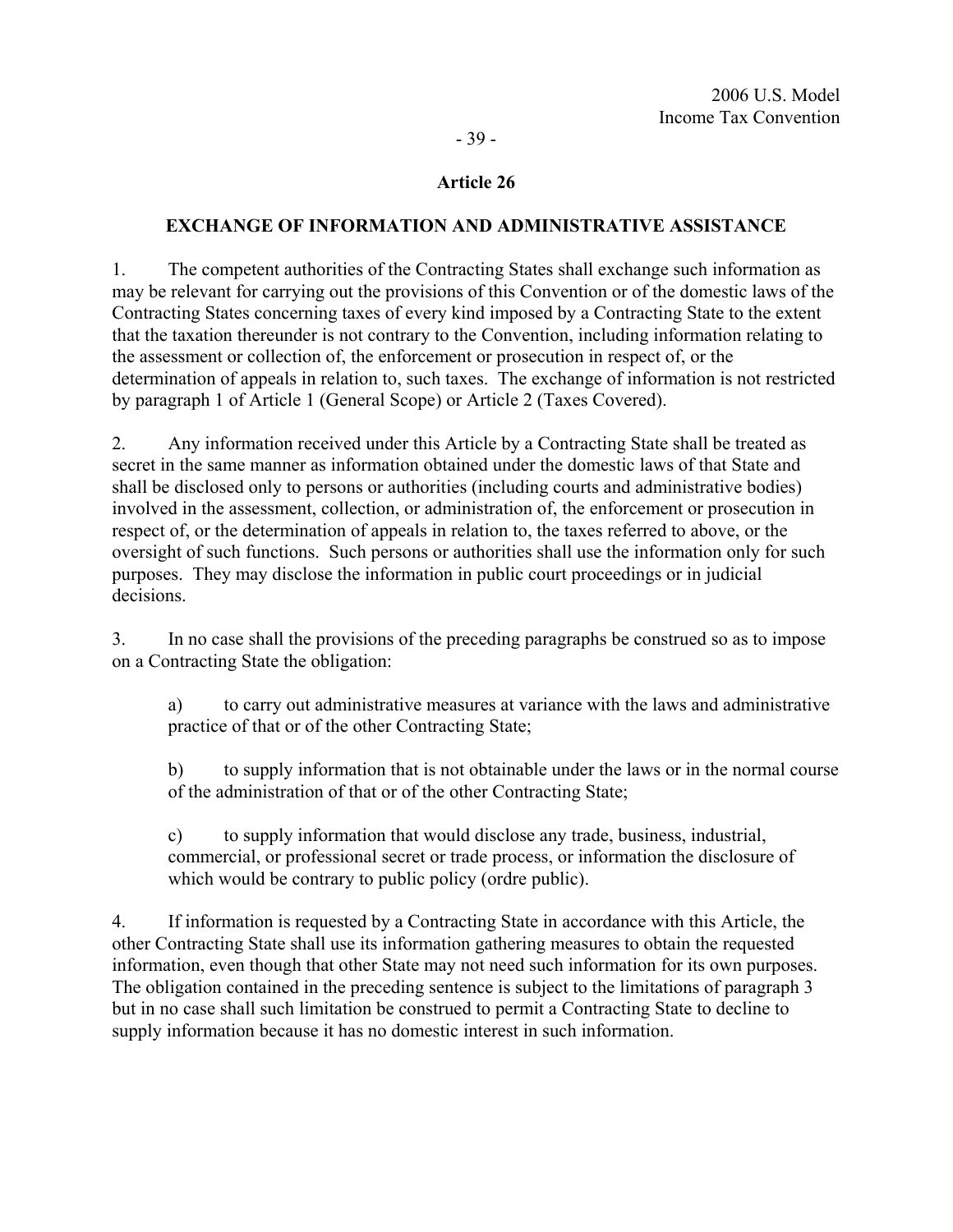5. In no case shall the provisions of paragraph 3 be construed to permit a Contracting State to decline to supply information requested by the other Contracting State because the information is held by a bank, other financial institution, nominee or person acting in an agency or a fiduciary capacity or because it relates to ownership interests in a person.

6. If specifically requested by the competent authority of a Contracting State, the competent authority of the other Contracting State shall provide information under this Article in the form of depositions of witnesses and authenticated copies of unedited original documents (including books, papers, statements, records, accounts, and writings).

7. Each of the Contracting States shall endeavor to collect on behalf of the other Contracting State such amounts as may be necessary to ensure that relief granted by the Convention from taxation imposed by that other State does not inure to the benefit of persons not entitled thereto. This paragraph shall not impose upon either of the Contracting States the obligation to carry out administrative measures that would be contrary to its sovereignty, security, or public policy.

8. The requested State shall allow representatives of the requesting State to enter the requested State to interview individuals and examine books and records with the consent of the persons subject to examination.

8. The competent authorities of the Contracting States may develop an agreement upon the mode of application of this Article, including agreement to ensure comparable levels of assistance to each of the Contracting States, but in no case will the lack of such agreement relieve a Contracting State of its obligations under this Article.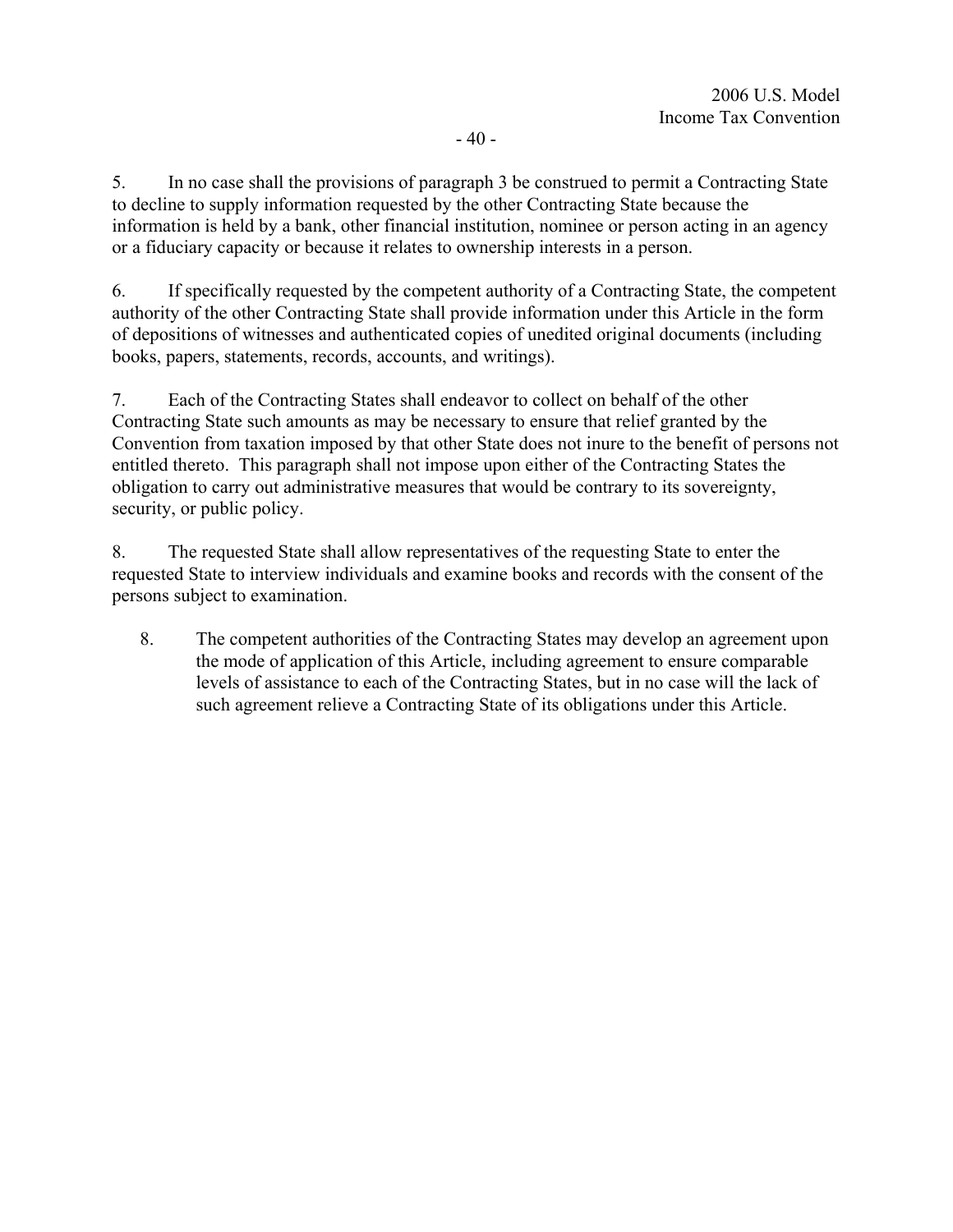#### - 41 -

# **Article 27**

# **MEMBERS OF DIPLOMATIC MISSIONS AND CONSULAR POSTS**

Nothing in this Convention shall affect the fiscal privileges of members of diplomatic missions or consular posts under the general rules of international law or under the provisions of special agreements.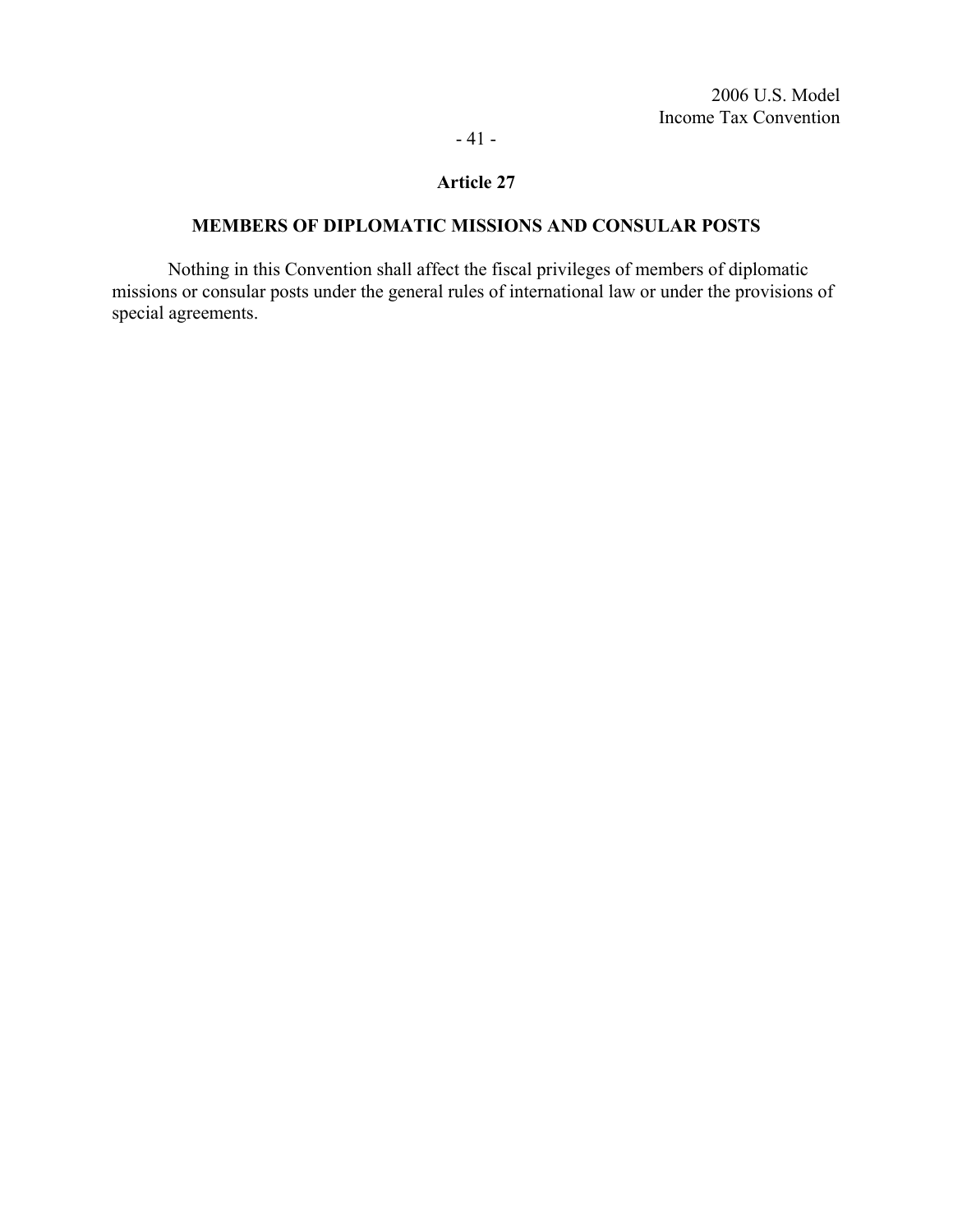#### **ENTRY INTO FORCE**

1. This Convention shall be subject to ratification in accordance with the applicable procedures of each Contracting State, and instruments of ratification will be exchanged as soon thereafter as possible.

2. This Convention shall enter into force on the date of the exchange of instruments of ratification, and its provisions shall have effect:

a) in respect of taxes withheld at source, for amounts paid or credited on or after the first day of the second month next following the date on which the Convention enters into force;

b) in respect of other taxes, for taxable periods beginning on or after the first day of January next following the date on which the Convention enters into force.

3. Notwithstanding paragraph 2, the provisions of Article 26 (Exchange of Information and Administrative Assistance) shall have effect from the date of entry into force of this Convention, without regard to the taxable period to which the matter relates.